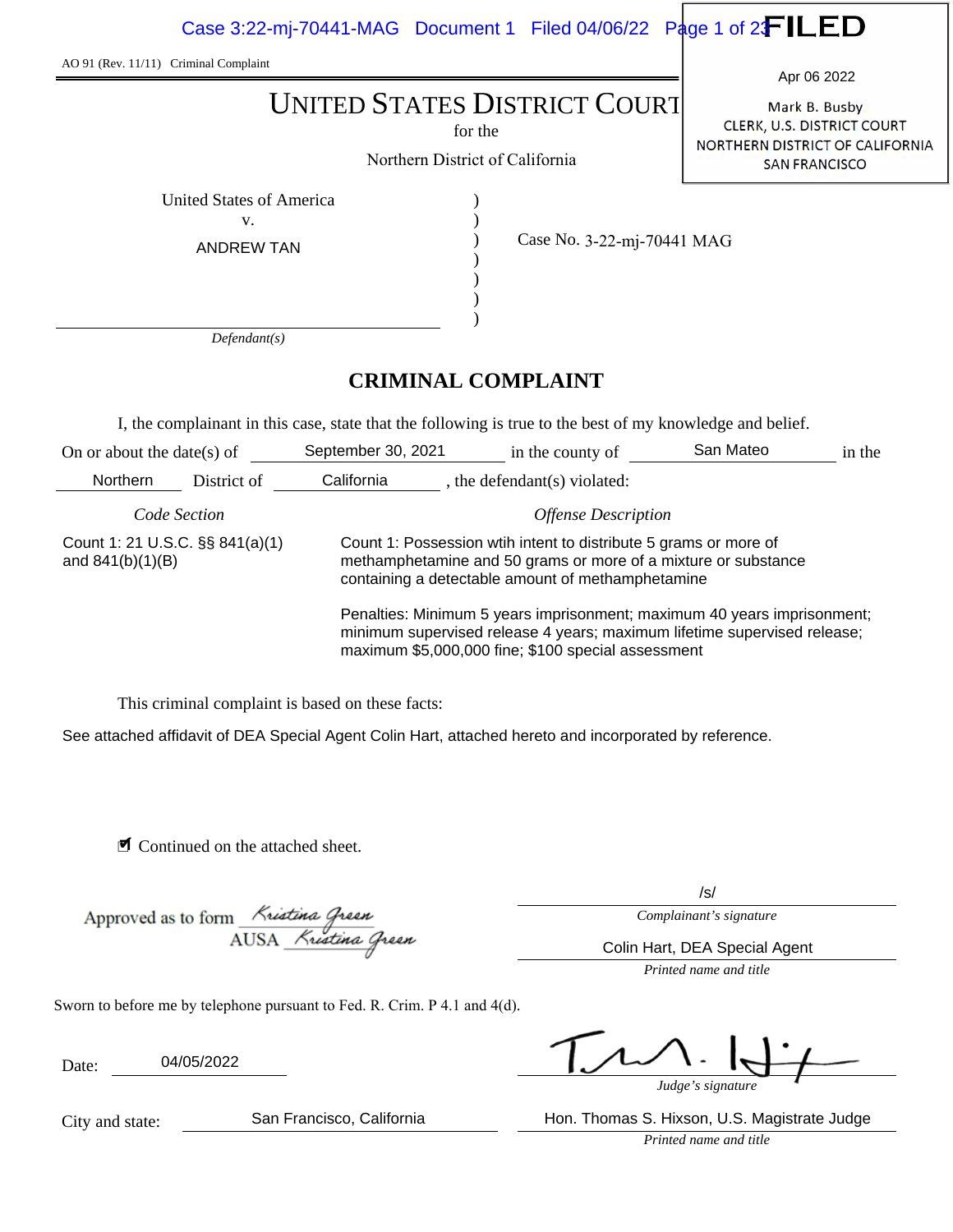### **AFFIDAVIT IN SUPPORT OF CRIMINAL COMPLAINT AND ARREST WARRANT**

I, Colin Hart, a Special Agent (SA) with the Drug Enforcement Administration (DEA) being duly sworn, hereby declare as follows:

# **INTRODUCTION**

4 5 6 7 1. This Affidavit is made in support of a Criminal Complaint and Arrest Warrant charging **ANDREW TAN** with one count of possession with intent to distribute and distribution of 5 grams or more of methamphetamine and 50 grams or more of a mixture or substance containing a detectable amount of methamphetamine, in violation of 21 U.S.C.  $\&$  841(a)(1) and (b)(1)(B).

8 9 10 11 12 13 14 15 16 2. The facts in this affidavit are based on my personal observations and knowledge, my training and experience, my review of reports prepared by other law enforcement officers and records prepared by others, information from records and databases, and information obtained from other government agents and witnesses. To the extent that any information in the affidavit is not within my personal knowledge, it has been made available to me through reliable law enforcement sources, and I believe such information to be true. Because this affidavit is made for the limited purpose of obtaining the requested search warrant, I have not set forth each and every fact learned during the course of this investigation; rather I have set forth only those facts that I believe are necessary to establish probable cause for the requested warrant.

17 18 19 20 21 3. Where actions, conversations, and statements of other individuals are referenced in this affidavit, they are described in sum and substance and in relevant part only, unless otherwise noted. Similarly, where information contained in reports, recordings, and/or other documents or records is referenced in this affidavit, such information is also described in sum and substance and in relevant part only, unless otherwise noted.

#### **AFFIANT BACKGROUND**

4. I am a Special Agent ("SA") employed by the DEA and have been so employed since December 2019. I am currently assigned to the San Francisco Field Division. I am authorized and am presently assigned to investigate violations of the Controlled Substance Act ("CSA"), Title 21 of the United States Code, and other violations of federal law.

AFFIDAVIT 1 28

22

23

24

25

26

27

1

2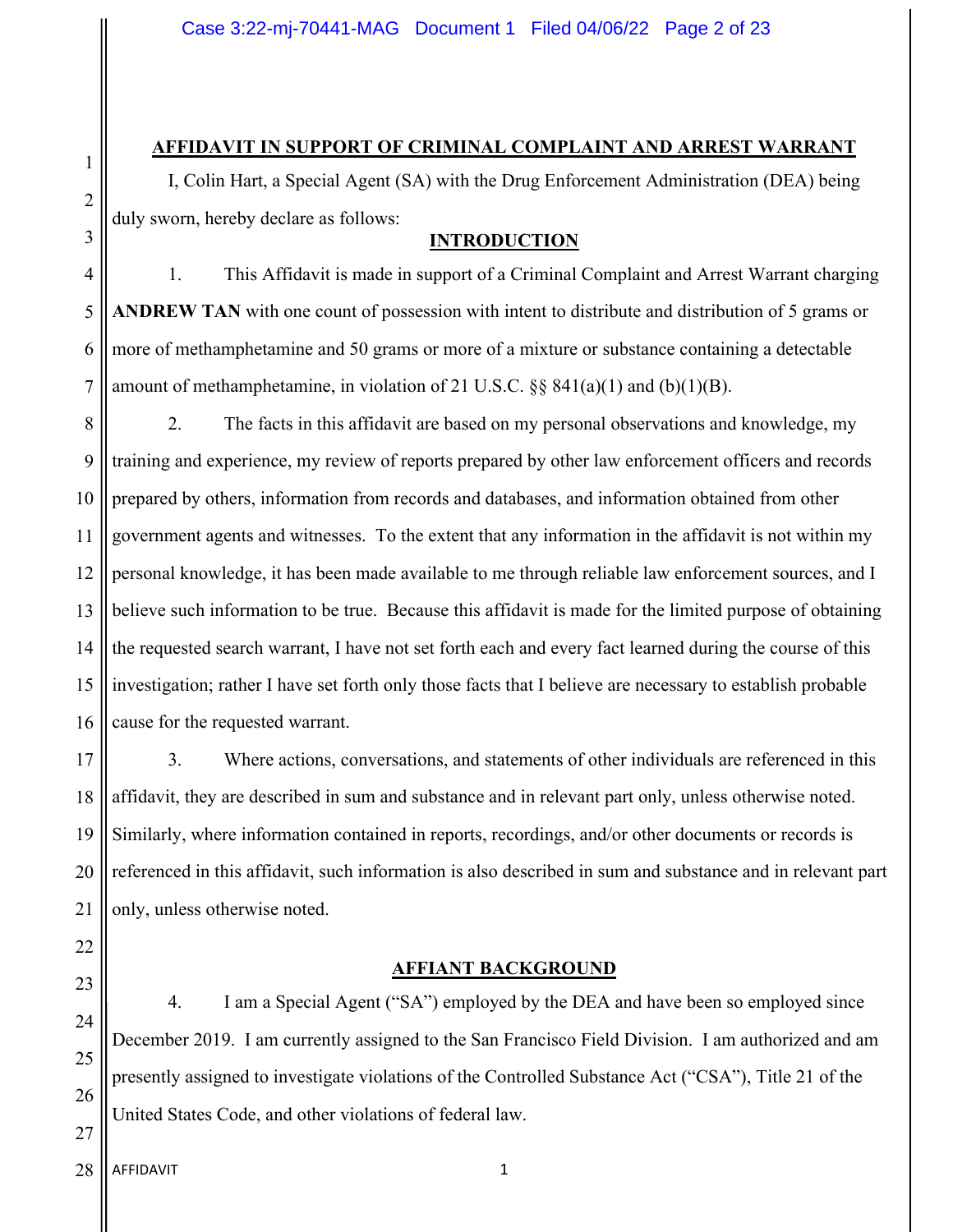1 2 3 4 5 5. Prior to becoming a DEA Special Agent, I was a legal analyst with Verizon Wireless. In this capacity, I assessed and processed legal inquiries from various local, state, and federal law enforcement agencies. I also conducted cellular phone data extractions, real-time GEO tracking, and installed location tracking programs to assist in Verizon Wireless's mission to complement the emergency services requests of various law enforcement agencies across the country.

6 7 8 9 10 11 12 13 14 15 16 17 6. During my employment with the DEA, I have received nineteen weeks of full-time formalized education, training, and experience at the DEA Basic Agent Training Academy in Quantico, Virginia. This education, training, and experience included but was not limited to drug detection, drug interdiction, money laundering techniques, and schemes and investigation of individuals and organizations involving the smuggling, cultivation, manufacturing, and illicit trafficking of controlled substances. As a Special Agent, I have participated in multiple narcotics investigations. I have debriefed defendants, confidential sources, and witnesses who had personal knowledge regarding narcotics trafficking organizations, and conducted complex dark web and cryptocurrency investigations. I also have participated in many aspects of drug investigations including but not limited to telephone toll analysis, records research, and physical and electronic surveillance. I have participated in the execution of several federal search and arrest warrants that resulted in the arrest of suspects and seizure of narcotics. In addition, I have attended a training course regarding drug smuggling and interdiction.

AFFIDAVIT 2 18 19 20 21 22 23 24 25 26 27 28 7. I have also had the opportunity to speak extensively with other experienced law enforcement officers and cooperating individuals about the packaging and preparation of narcotics, methods of operation, and security measures often employed by drug traffickers. I have examined documentation of various methods in which illicit drugs are smuggled, transported, and distributed. Throughout these investigations, I have also gained expertise in the use of a variety of law enforcement techniques, including the application and use of wire and electronic interceptions, confidential sources and undercover agents, surveillance techniques, and various other types of electronic techniques, such as body wires and transmitters. Additionally, I have gained knowledge and expertise in the use and analysis of data from pen register and trap-and-trace devices, toll records, traditional business records (including financial records and utility records) and nontraditional records kept by drug traffickers, such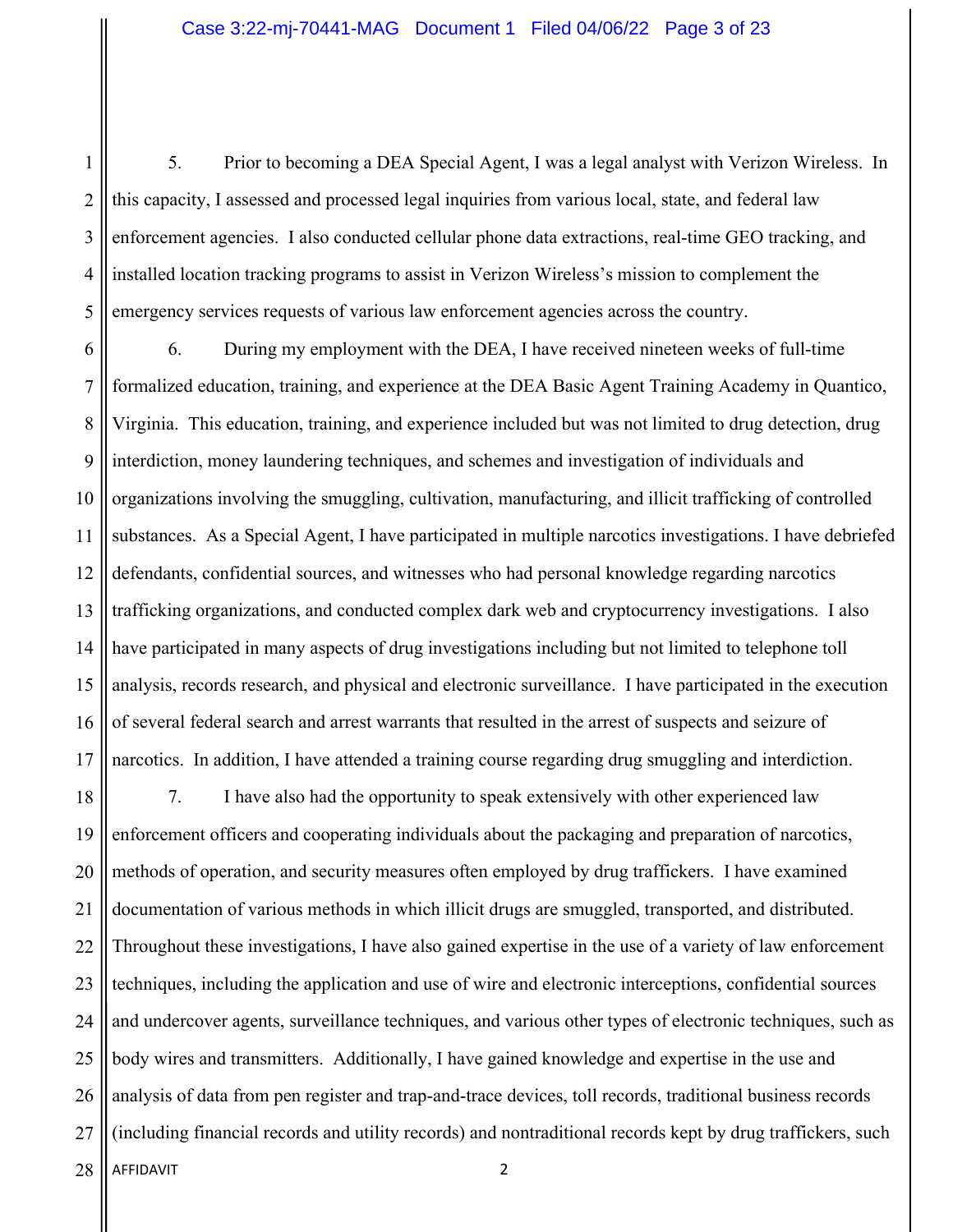1 2 3 as pay-and-owe sheets documenting deliveries of and payments for narcotics. I have also gained knowledge and expertise in the collection and identification of drug evidence and the analysis and interpretation of taped conversations.

4 5 6 7 8 9 10 8. Through my training, education, experience, and my conversations with other agents and officers who conduct drug investigations, I have become familiar with narcotics traffickers' use of mobile telephones and mobile telephone applications, Internet applications, social media applications, as well as narcotics traffickers' use of numerical codes and code words to conduct business. I have become familiar with narcotics traffickers' methods of operation, including, but not limited to, the manufacturing, distribution, storage, and transportation of narcotics, and the methods used by drug traffickers to collect, transport, safeguard, remit, and/or launder drug proceeds.

11 12 13 14 15 16 17 18 19 20 9. Through my work and training to become a DEA agent, I am also familiar with the manner in which narcotics traffickers use telephones, cellular telephone technology, pagers, coded communications or slang-filled telephone conversations, false or fictitious identities, and other means to facilitate their illegal activities and thwart law enforcement investigations. Based upon my training and experience, I know that it is common practice for narcotics traffickers to use pagers, telephones, and/or cellular telephones in order to communicate with their customers, suppliers, couriers, and other coconspirators in order to insulate themselves from detection by law enforcement. Moreover, it is common for them to initiate such service under the name of an associate or fictitious name. Furthermore, it is common for narcotic traffickers to utilize false or incomplete address(s) while filling out subscriber information related to their cellular phone(s) in an effort to secret their illegal activities.

21 22 23 24 25 26 10. I have had many discussions with other experienced law enforcement officers and have conducted, and been present at, many interviews of self-admitted narcotics traffickers and cooperating defendants concerning how drug traffickers and money launderers operate. I know that drug traffickers often hold proceeds traceable to their drug-trafficking activities in the form of United States currency, funds in bank accounts, high-value personal property items, and real property. But I also know drug traffickers are now increasingly holding drug-trafficking proceeds in virtual currency or cryptocurrency.

11. Based on my training, research, education, and experience, I am familiar with the

AFFIDAVIT 3 28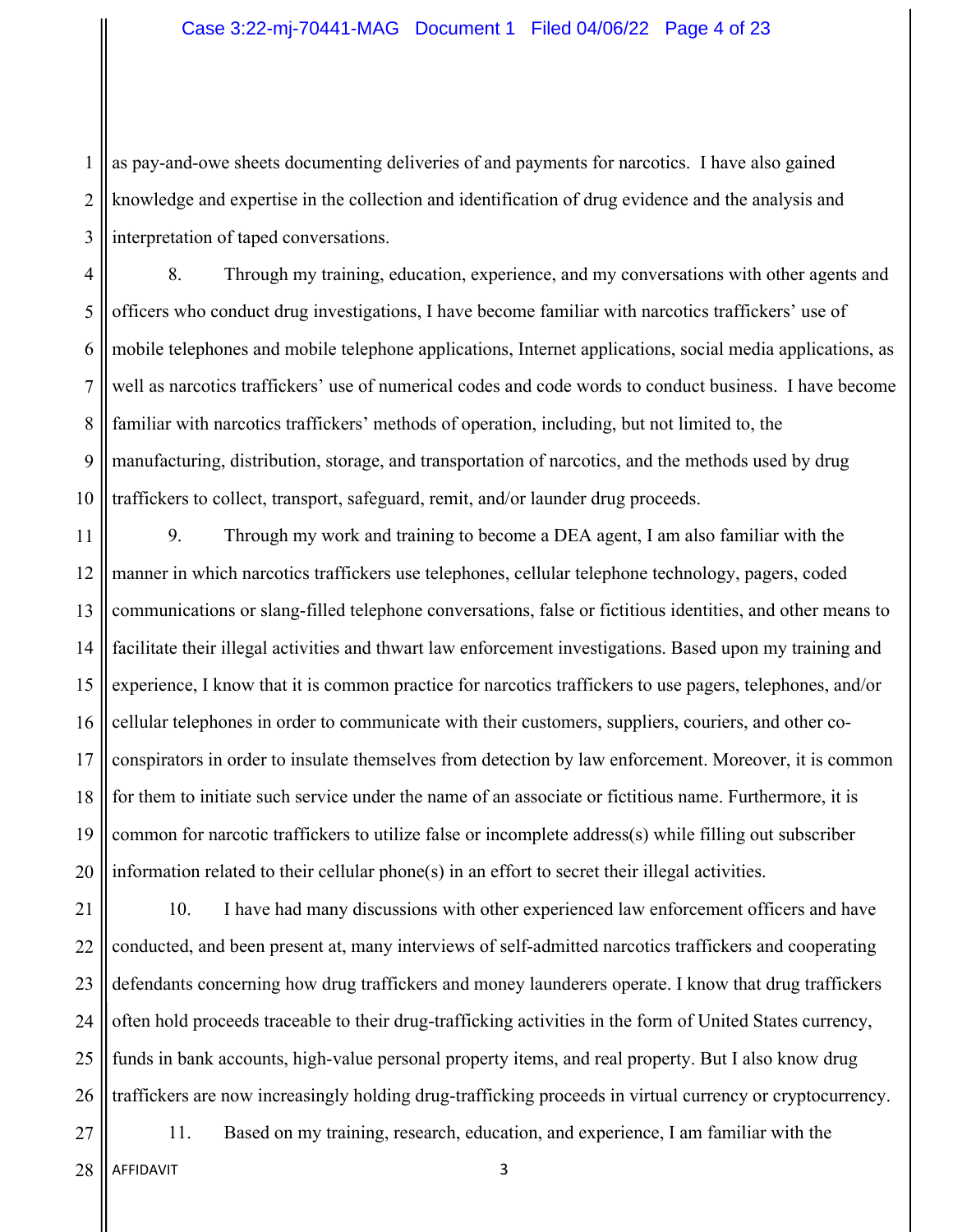1 2 3 4 5 6 7 8 9 10 relevant terms and definitions set forth in the section titled "Background on the Dark Web and Cryptocurrency" below. I know that cryptocurrencies are different from traditional currencies in that cryptocurrencies are not issued by or backed by any government. In addition, cryptocurrency accounts and wallets are different from traditional bank accounts in that these accounts are held in digital format in one of any number of various types of digital wallets or exchanges. Likewise, cryptocurrency is accessible only by the account holder or someone who has access to the account password or account "recovery seed," a mnemonic passphrase made up of a series of random words, or in some circumstances, by the company hosting the virtual wallet containing the cryptocurrency. Account holders have the ability to send and receive cryptocurrency using a unique and complex wallet address, often referred to as the private key.

11 12 13 14 15 12. In my training and experience, as well as my consultations with other Special Agents with whom I work, I am aware that individuals who reside in the United States who attempt to manufacture counterfeit prescription pills commonly obtain the necessary raw materials, active pharmaceutical ingredients, pharmaceutical manufacturing equipment and components from a foreign country.

16 17 18 19 13. I know that many foreign sourced suppliers of raw materials, active pharmaceutical ingredients, pharmaceutical manufacturing equipment and components often require an active email address to place an order. The email addresses are commonly utilized by these suppliers to send order confirmations, payment information, and shipping tracking information.

20 21 22 23 24 25 14. Unless otherwise noted, when I assert that a statement was made, I have either heard the statement directly or listened to a recording of the statement, or the statement was reported to me by another law enforcement officer, either directly or indirectly in a written report. The officer providing me with the information may have received the information by way of personal knowledge or from another source. My understanding of certain events, facts, and evidence may change or develop as this investigation progresses.

**APPLICABLE LAW**

26

27

15. Title 21, United States Code, Section 841 makes it unlawful for any person to knowingly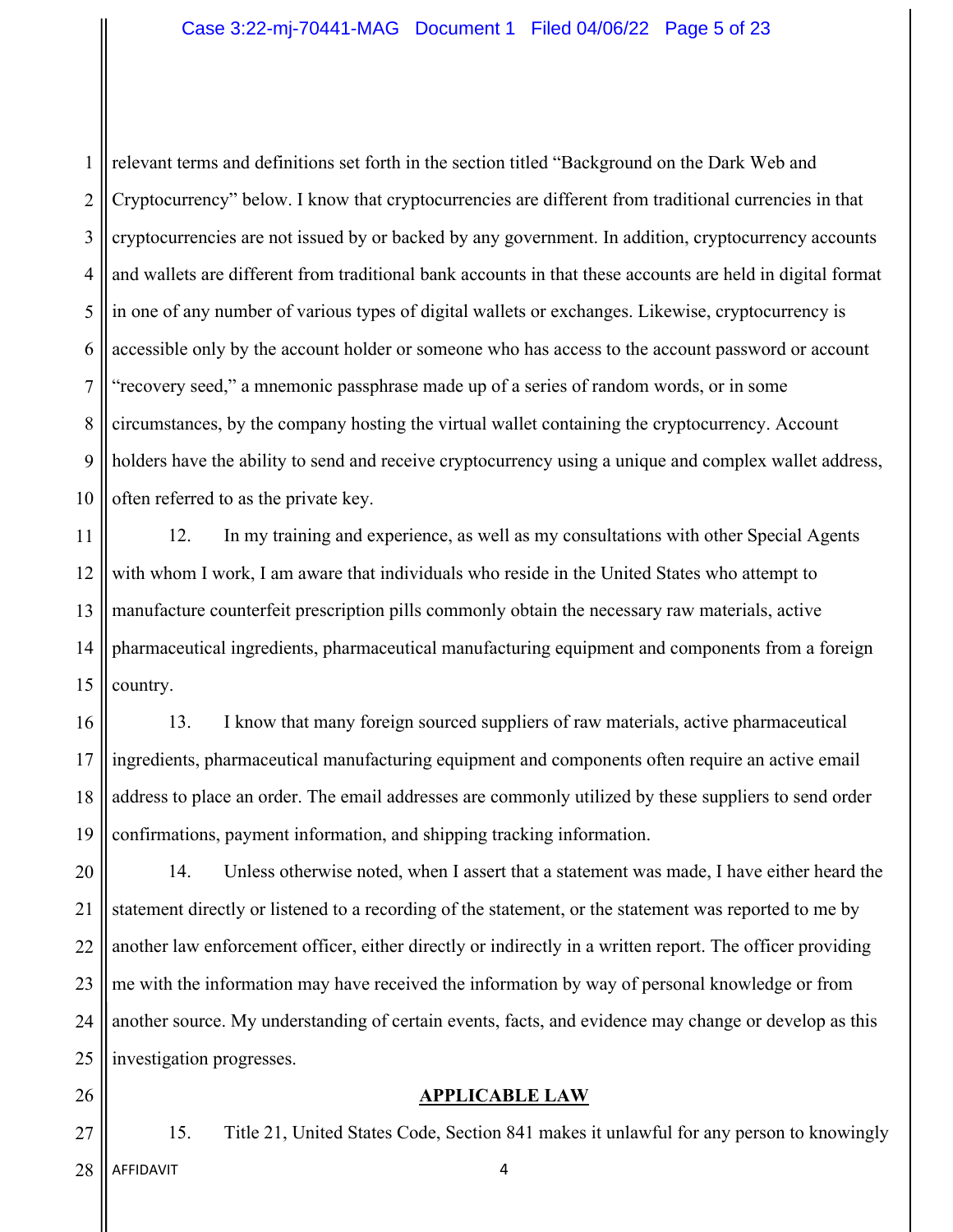1 2 possess with intent to distribute or distribute a controlled substance. Methamphetamine and Adderall are Schedule II controlled substances.

3

4

5

### **BACKGROUND ON THE DARKWEB AND CRYPTOCURRENCY**

16. Based on my training, research, education, and experience, I am familiar with the following relevant terms and definitions:

6 7 8 9 10 11 12 13 14 15 16 17. The "dark web," also sometimes called the "darknet," or "dark net" is a colloquial name for a number of extensive, sophisticated, and widely used criminal marketplaces operating on the Internet, which allow participants to buy and sell illegal items, such as drugs, firearms, and other hazardous materials with greater anonymity than is possible on the traditional Internet (sometimes called the "clear web" or simply "web"). These online black-market websites use a variety of technologies, including the Tor network (defined below) and other encryption technologies, to ensure that communications and transactions are shielded from interception and monitoring. The first major dark web marketplace, Silk Road, operated similar to legitimate commercial websites such as Amazon and eBay, but offered illicit goods and services. Law enforcement shut down Silk Road in 2013, though dozens of similar sites have since appeared and continue to operate as of the date of this affidavit, including Empire, Cryptonia, and SamSara.

17 18 18. Cellular "smart phones" can connect to the internet, including the dark web, and can be utilized to manage a drug vendor account as well as conduct digital currency transactions.

19 20 21 22 19. "Vendors" are the dark web's sellers of goods and services, often of an illicit nature, and they do so through the creation and operation of "vendor accounts." Customers, meanwhile, operate "customer accounts." It is possible for the same person to operate one or more customer accounts and one or more vendor accounts at the same time.

AFFIDAVIT 5 23 24 25 26 27 28 20. Dark web sites, such as Silk Road, AlphaBay, White House, ASAP, Torrez, and Empire operate on "The Onion Router" or "Tor" network. The Tor network ("Tor") is a special network of computers on the Internet, distributed around the world, that is designed to conceal the true Internet Protocol ("IP") addresses of the computers accessing the network, and, thereby, the locations and identities of the network's users. Tor likewise enables websites to operate on the network in a way that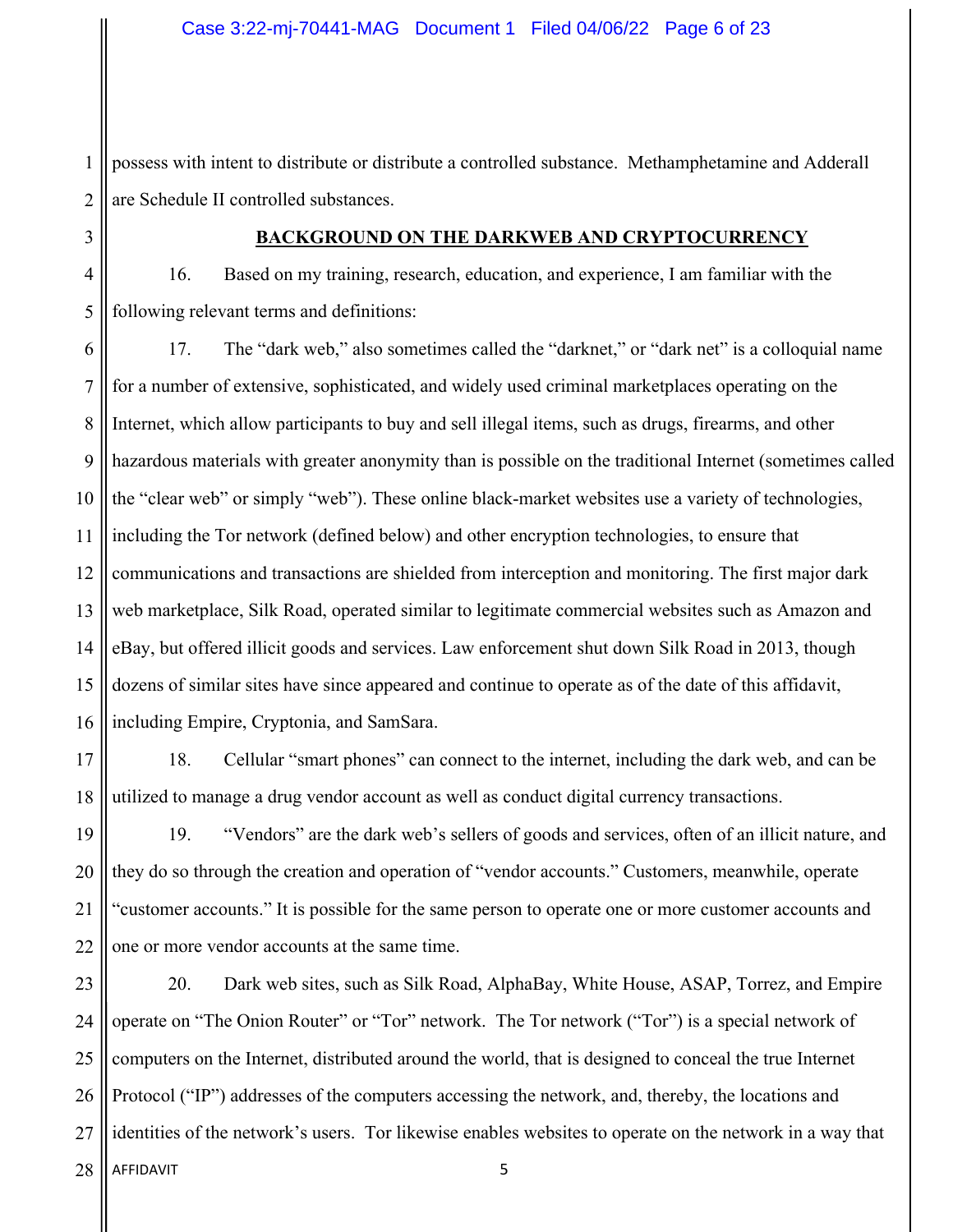1 2 3 4 5 conceals the true IP addresses of the computer servers hosting the websites, which are referred to as "hidden services" on the Tor network. Such "hidden services" operating on Tor have complex web addresses, generated by a computer algorithm, ending in ".onion" and can only be accessed through specific web browser software, including a major dark web browser known as the "Tor Browser," designed to access the Tor network.

6 7 21. Some software used to access the dark web does not permanently store images of the websites and or other data that are visited on the computer that is running the software.

8 9 10 11 12 13 14 15 16 17 18 19 20 22. Cryptocurrency (also known as digital currency), a type of virtual currency, is a decentralized, peer-to peer, network-based medium of value or exchange that may be used as a substitute for fiat currency to buy goods or services or exchanged for fiat currency or other cryptocurrencies. Examples of cryptocurrency are Bitcoin, Litecoin, Monero, and Ether. Cryptocurrency can exist digitally on the Internet, in an electronic storage device, or in cloud-based servers. Although not usually stored in any physical form, public and private keys (described below) used to transfer cryptocurrency from one person or place to another can be printed or written on a piece of paper or other tangible object. Cryptocurrency can be exchanged directly person to person, through a cryptocurrency exchange, or through other intermediaries. Generally, cryptocurrency is not issued by any government, bank, or company; it is instead generated and controlled through computer software operating on a decentralized peer-to-peer network. Most cryptocurrencies have a "blockchain," which is a distributed public ledger, run by the decentralized network, containing an immutable and historical record of every transaction.<sup>1</sup>

21 22 23 24 25 23. Cryptocurrencies may have legitimate uses. However, cryptocurrency is often used by individuals and organizations for criminal purposes, such as money laundering, and as a means of payment for illegal goods and services, including narcotics, on "dark web" websites operating on the Tor network. By maintaining multiple cryptocurrency wallets, those who use cryptocurrency for illicit purposes can attempt to thwart law enforcement's efforts to track purchases within the dark web

AFFIDAVIT 6 27 28 <sup>1</sup> Some cryptocurrencies operate on blockchains that are not public and operate in such a way to obfuscate transactions, making it difficult to trace or attribute transactions.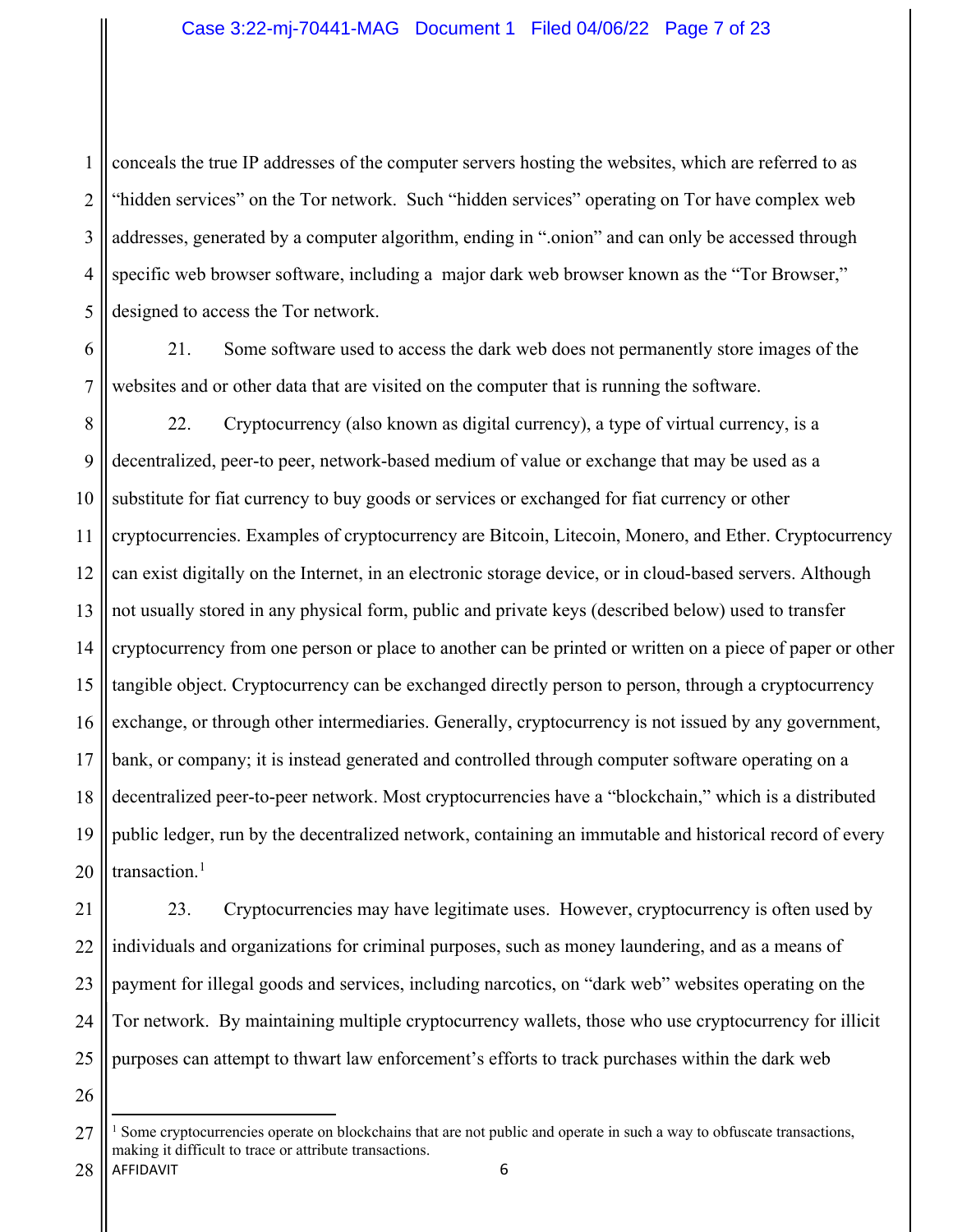1 marketplace.

2 3 4 5 6 7 8 9 10 11 12 13 14 15 16 24. "Bitcoin" (or "BTC")<sup>2</sup> is a type of online digital currency that allows users to transfer funds more anonymously than would be possible through traditional banking and credit systems. Bitcoins are a decentralized, peer-to-peer form of electronic currency having no association with banks or governments. Users store their Bitcoins in digital "wallets," which are identified by unique electronic "addresses." A digital wallet essentially stores the access code that allows an individual to conduct Bitcoin transactions on the public ledger. To access Bitcoins on the public ledger, an individual must use a public address (or "public key") and a private address (or "private key"). The public address can be analogized to an account number while the private key is like the password to access that account. Even though the public addresses of those engaging in Bitcoin transactions are recorded on the public ledger, the "Blockchain," the true identities of the individuals or entities behind the public addresses are not recorded. If, however, a real individual or entity is linked to a public address, it would be possible to determine what transactions were conducted by that individual or entity. Bitcoin transactions are, therefore, described as "pseudonymous," meaning they are partially anonymous. An individual can send and receive Bitcoins through peer-to-peer digital transactions or by using a third-party broker. Such transactions can be done on any type of computer, including laptop computers and smart phones.

17 18 19 20 25. Bitcoin is one example of a digital currency; other digital currencies, such as Ethereum, Monero, and Zcash, also exist and are used by darknet actors. The technology underlying these currencies are similar, though Monero and Zcash currencies provide more privacy and anonymity to the users.

21 22 23 24 25 26 26. Exchangers and users of cryptocurrencies store and transact their cryptocurrency in a number of ways, as wallet software can be housed in a variety of forms, including on a tangible, external device ("hardware wallet"), downloaded on a PC or laptop ("desktop wallet"), with an Internet-based cloud storage provider ("online wallet"), as a mobile application on a smartphone or tablet ("mobile wallet"), printed public and private keys ("paper wallet"), and as an online account associated with a cryptocurrency exchange. Because these desktop, mobile, and online wallets are electronic in nature,

AFFIDAVIT 7 28 <sup>2</sup> On April 3, 2022, one Bitcoin is equal to approximately \$46,530 USD.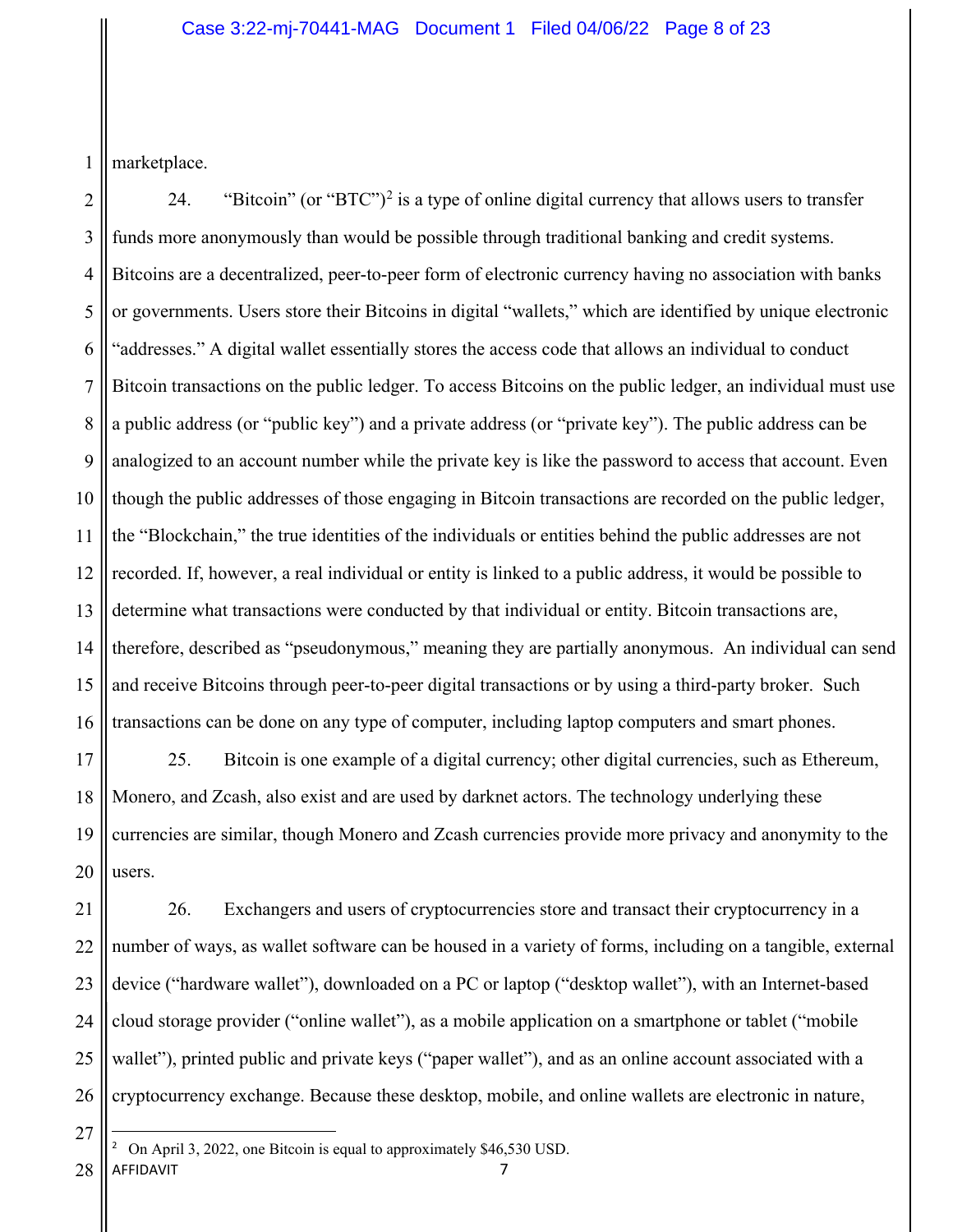1 2 3 4 5 6 7 8 9 10 11 12 13 14 they are located on mobile devices (e.g., smart phones or tablets) or at websites that users can access via a computer, smart phone, or any device that can search the Internet. Moreover, hardware wallets are located on some type of external or removable media device, such as a USB thumb drive or other commercially available device designed to store cryptocurrency (e.g. Trezor, KeepKey, or Nano Ledger). In addition, paper wallets contain an address and a QR code with the public and private key embedded in the code. Paper wallet keys are not stored digitally. Wallets can also be backed up into, for example, paper printouts, USB drives, or CDs, and accessed through a "recovery seed" (random words strung together in a phrase) or a complex password. Additional security safeguards for cryptocurrency wallets can include two-factor authorization (such as a password and a phrase). I also know that individuals possessing cryptocurrencies often have safeguards in place to ensure that their cryptocurrencies become further secured in the event that their assets become potentially vulnerable to seizure and/or unauthorized transfer. The Trezor device offers an advanced passphrase option that incorporates a "25th seed word" that must be enabled to access potentially obscured digital currency assets.

AFFIDAVIT 8 15 16 17 18 19 20 21 22 23 24 25 26 27 28 27. Some companies offer cryptocurrency wallet services which allow users to download a digital wallet application onto their smart phone or other digital device. A user typically accesses the wallet application by inputting a user-generated PIN code or password. Users can store, receive, and transfer cryptocurrencies via the application; however, many of these companies do not store or otherwise have access to their users' funds or the private keys that are necessary to access users' wallet applications. Rather, the private keys are stored on the device on which the wallet application is installed (or any digital or physical backup private key that the user creates). As a result, these companies generally cannot assist in seizing or otherwise restraining their users' cryptocurrency. Nevertheless, law enforcement could seize cryptocurrency from the user's wallet directly, such as by accessing the user's smart phone, accessing the wallet application, and transferring the cryptocurrency therein to a law enforcement-controlled wallet. Alternatively, where law enforcement has obtained the recovery seed for a wallet (see above), law enforcement may be able to use the recovery seed phrase to recover or reconstitute the wallet on a different digital device and subsequently transfer cryptocurrencies held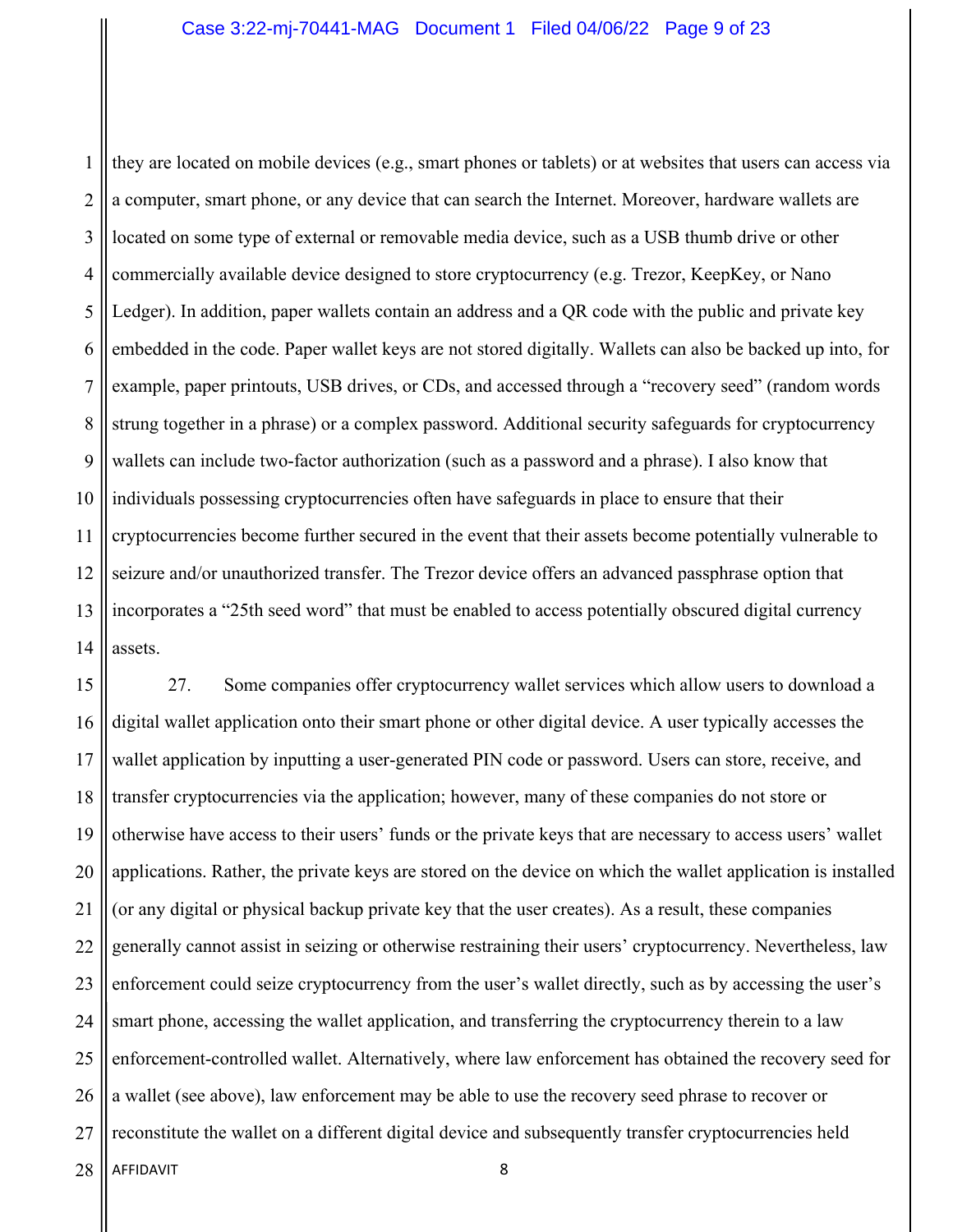1 within the new wallet to a law enforcement-controlled wallet.

2

3 4 5 6 7 8 9 10 11 12 13 14 15 28. Darknet marketplaces often only accept payment through digital currencies, such as Bitcoin or Monero, and operate an escrow whereby customers provide the digital currency to the marketplace, who in turn provides it to the vendor after a transaction is completed. Accordingly, large amounts of cryptocurrency sales or purchases by an individual can be an indicator that the individual is involved in drug trafficking or the distribution of other illegal items. Individuals intending to purchase illegal items on Silk Road-like websites need to purchase or barter for cryptocurrency. Further, individuals who have received cryptocurrency as proceeds of illegal sales on Silk Road-like websites need to sell their cryptocurrency to convert them to fiat (government-backed) currency. Such purchases and sales are often facilitated by peer-to-peer bitcoin exchangers who are not registered with the federal or a state government and who advertise their services on websites designed to facilitate such transactions. These unregistered exchangers often charge a higher transaction fee than legitimate, registered digital currency exchangers. This higher fee is essentially a premium that the unregistered exchangers charge in return for not filing reports on the exchanges pursuant to the Bank Secrecy Act, such as CTRs and SARs.

16 17 18 29. When vendors receive orders for narcotics on the darknet, the orders can come from anywhere in the world; vendors are known to use U.S. mail and/or commercial carriers to distribute narcotics.

19

#### **METHODS AND MEANS OF USING THE UNITED STATES MAIL**

20 21 22 23 24 30. Based on my experience, training, and discussions with other law enforcement officers experienced in drug investigations, I know that certain indicators exist when persons use the United States Mail to ship controlled substances from one location to another. Indicators for parcels that contain controlled substances and/or proceeds from controlled substances include, but are not limited to, the following:

a) It is common practice for shippers of the controlled substances to use Express Mail and Priority Mail because the drugs arrive at the destination more quickly and on a predictable date. Express Mail and Priority Mail, when paired with a special service such as delivery

AFFIDAVIT 9 28

25

26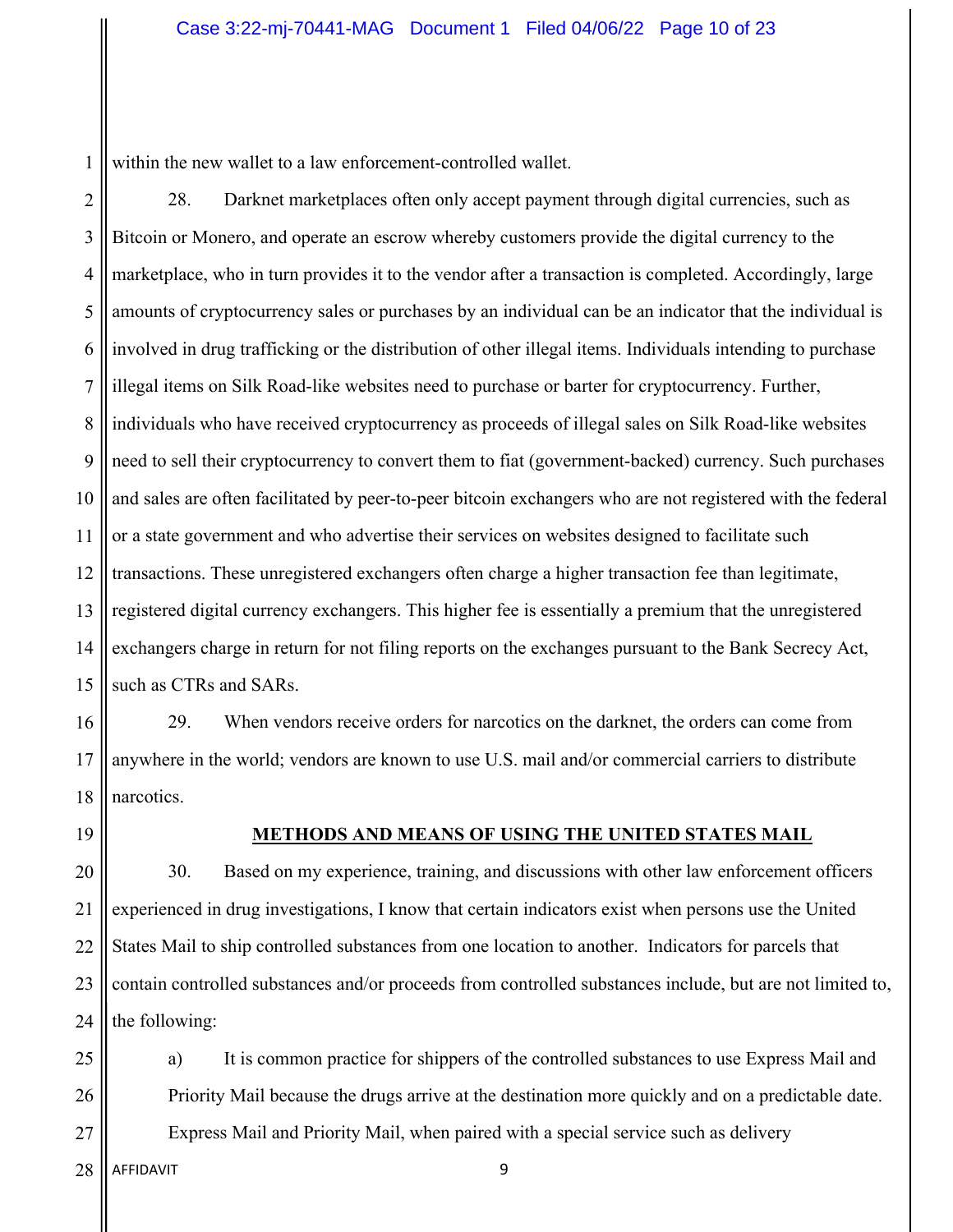confirmation, allow traffickers to monitor the progress of the shipment of controlled substances. Traffickers pay for the benefit of being able to confirm the delivery of the parcel by checking the Postal Service Internet website and/or calling the local post office.

b) Packages containing controlled substances or proceeds have, in many instances, a fictitious return address, incomplete return address, no return address, a return address that is the same as the addressee address, or a return address that does not match the place from which the parcel was mailed. These packages are also sometimes addressed to or from a commercial mail receiving agency (e.g., Mail Boxes Etc.). A shipper may also mail the parcel containing controlled substances from an area different from the return address on the parcel because: (1) the return address is fictitious or (2) the shipper is attempting to conceal the actual location from which the parcel was mailed. These practices are used by narcotics traffickers to hide from law enforcement officials the true identity of the persons shipping and/or receiving the controlled substances or proceeds.

c) Individuals involved in the trafficking of controlled substances through the United States Mail will send and receive Express or Priority mailings on a more frequent basis than a normal postal customer. Drug traffickers use Express Mail and Priority Mail at a higher rate due to their frequent exchanges of controlled substances and the proceeds from the sale of these controlled substances.

d) In order to conceal the distinctive smell of controlled substances from narcotics detection dogs, the parcels often contain other smaller parcels which are carefully sealed to prevent the escape of odors. Drug traffickers often use heat/vacuum sealed plastic bags, or mylar smellproof bags, and/or re-sealed cans in an attempt to prevent the escape of orders.

e) California is typically a source state for drugs. It is common for individuals in California to mail parcels containing narcotics to other states and then receive mail parcels containing cash payments in return.

AFFIDAVIT 10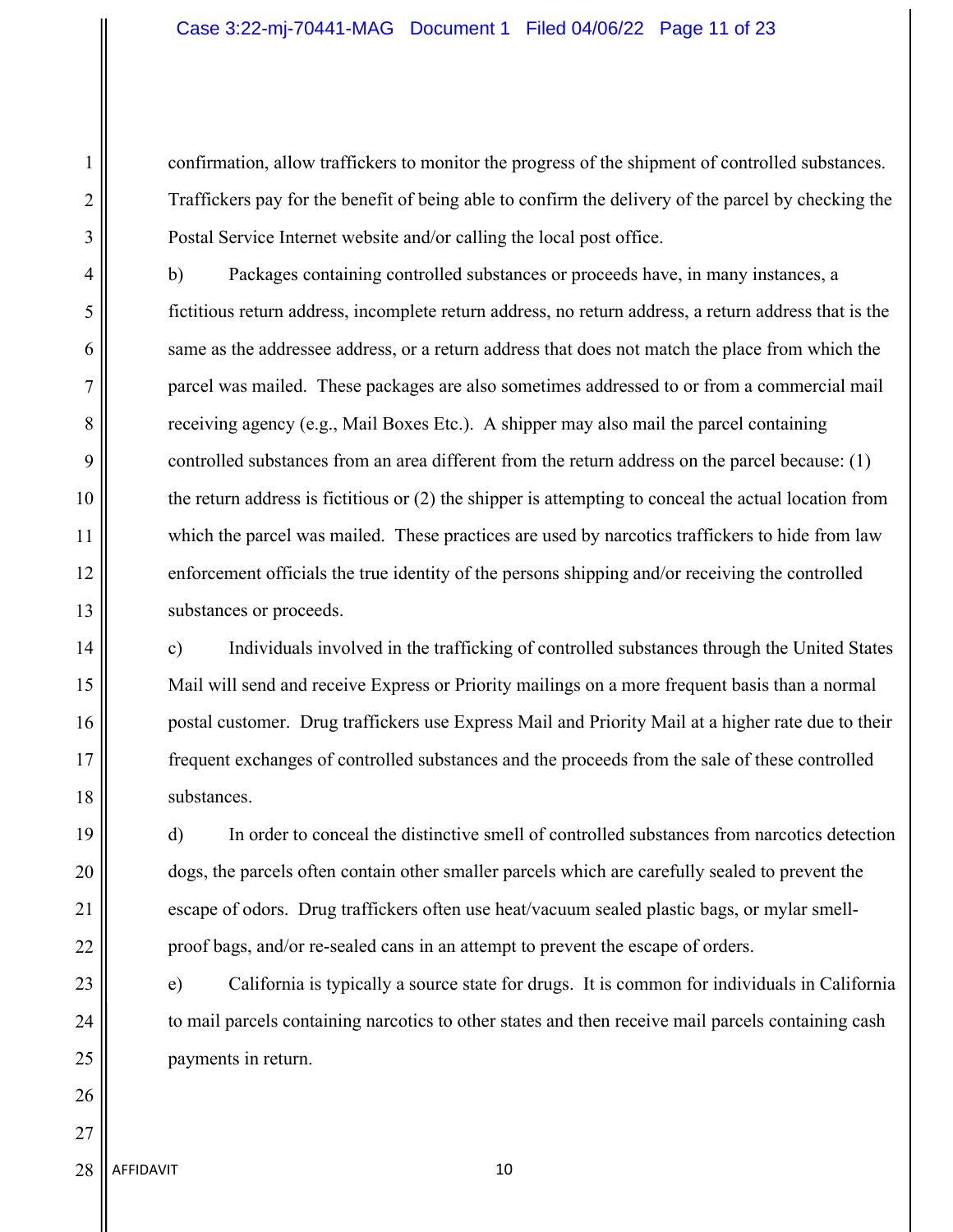#### **STATEMENT OF PROBABLE CASUE**

#### **A. Overview of ADDERALL123**

31. In April 2021, the Drug Enforcement Administration (DEA) and the United States Postal Investigation Service (USPIS) opened a criminal investigation into the drug trafficking activities of dark web vendor, ADDERALL123, and the drug trafficking organization's (DTO) members, including Tony TAN, Andrew TAN, and Lester WONG. ADDERALL123 is a dark web vendor that has operated on various dark web marketplaces, including White House Market (WHM), Torrez Market, ASAP Market, and Empire Market, all accessed through the Tor Network.<sup>3</sup> ADDERALL123 offers 30 milligram Adderall pills for sale in quantities of 30, 50, and 100 pills (though buyers can buy multiple of these pill bags at a time). The counterfeit Adderall pills sold by ADDERALL123 are pressed with methamphetamine. ADDERALL123 distributes narcotics through the United States Postal Service (USPS).

32. Dark web market places such as WHM, ASAP, and TORREZ MARKET allow users to create accounts and act as vendors or buyers of various narcotics or illicit services. Payment on dark web marketplaces is often made through the use of various cryptocurrencies. WHM favors Monero due to Monero's built in privacy features that help anonymize users' transaction activity.

33. In October 2021, I observed ADDERALL123's profile on WHM. The account had imported feedback stating: "Empire: ADDERALL12345 97.56% / 47 sales." I know from my training and experience that Empire Market was previously one of the most popular dark web marketplaces before it went offline in August 2020. ADDERALL123's WHM profile showed the vendor had been an active seller since September 2020 with 96.6% positive feedback and, as of October 2021, had conducted approximately 2,800 sales. The vendor profile stated: "I'm back on whm since dark market is down." Additionally, on September 29, 2021, I observed ADDERALL123's profile, which stated, "I dont provide tracking numbers unless your package has not been delivered. I will check the tracking for you to see what's going on. If its seized I will provide 100% refund. I dont provide tracking numbers for

26

1

2

3

4

5

6

7

8

9

10

11

12

13

14

15

16

17

18

19

20

21

22

23

24

25

AFFIDAVIT 11 27  $3$  Tor, also known as "The Onion Router," is an open source privacy network that permits users to browse the web anonymously.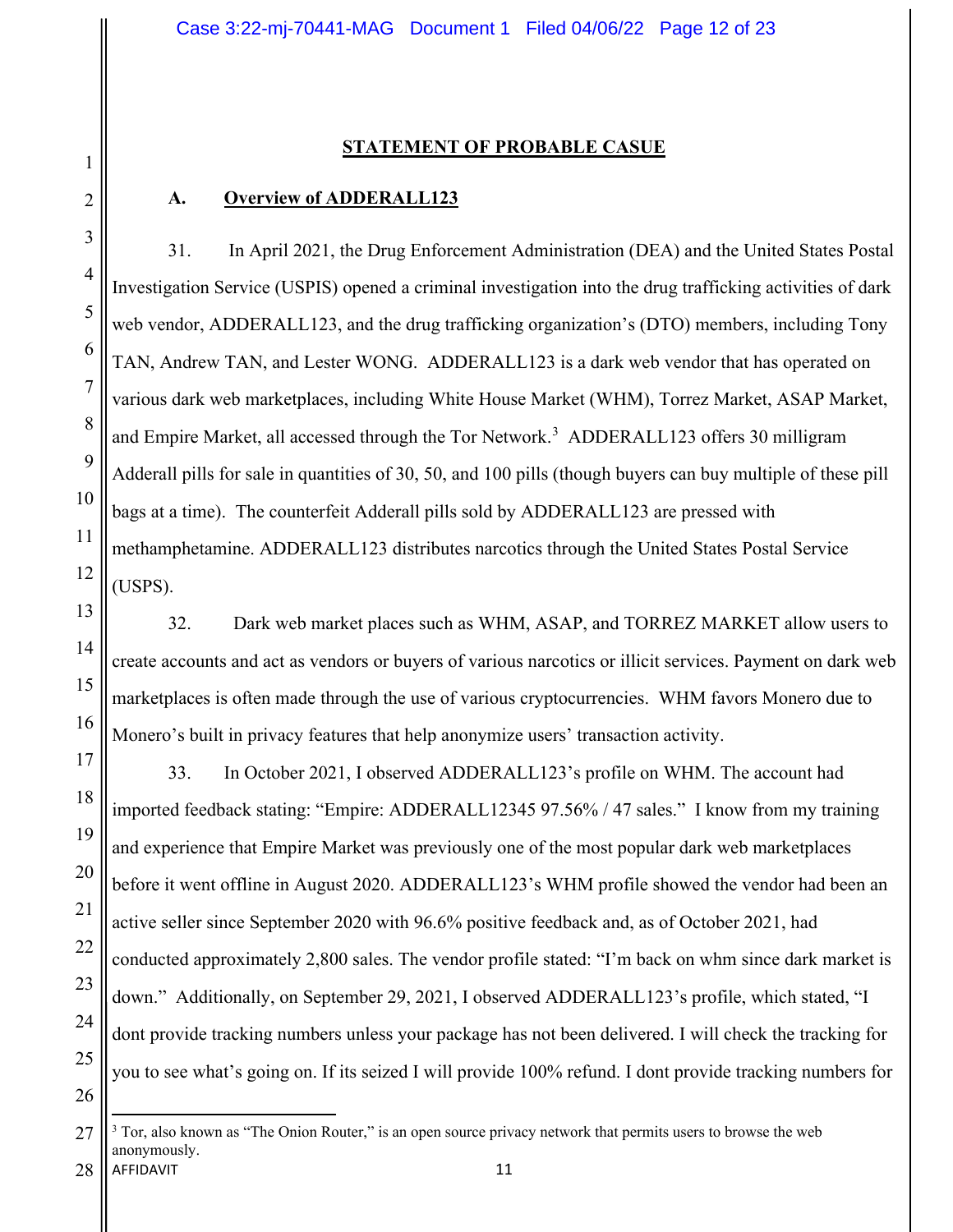1 2 3 4 5 6 7 my safety." Based on my training, experience, and familiarity with dark web narcotics traffickers, I believe the individual(s) controlling the ADDERALL123 account are experienced traffickers, aware of techniques to avoid law enforcement detection. Furthermore, I know it is common for dark web drug traffickers to list former vendor accounts and sales statistics from their previous dark web market places as a means of promoting their products and proving their reliability as drug traffickers. WHM is no longer an active dark web market place and is no longer in operation. It shut down in October 2021, leaving the marketplace inaccessible to vendors and buyers.

8 9 10 11 12 13 14 15 16 34. Following the shut down of WHM, ADDERALL123 started selling on a different dark web marketplace, Torrez. ADDERALL123's profile on Torrez showed it was created on October 5, 2021, shortly after the closure of WHM. According to ADDERALL123's profile, the vendor account showed it had been an active seller since October 2021 and had completed 189 sales, with 100% positive feedback as of December 7, 2021. Additionally, ADDERALL123's Torrez Market PGP key<sup>4</sup> is the same PGP key used by ADDERALL123 on WHM. The fact that ADDERALL123 had been on several dark web marketplaces and has conducted thousands of sales, indicates, based on my training and experience, that buyers have rated ADDERALL123 favorably as a reliable sender of narcotics. Torrez shut down in December 2021.

17 18 19 20 21 22 23 35. A review of ADDERALL123 on Torrez, posted around November 2021, indicated that ADDERALL123's pills contain amphetamines: "tested with reagents and has amphetamine, feels great, nice euphoria with good mental focus, come down might feel methy if you are anxious, use cbd or something to ease back down. really great stuff. Ive bought from other buyers and it's a toss up, sometimes you don't get any amphetamines but only dextroamphetamine, others are just ritalin which isn't as stimulating. buy and test at your own risk, but this buyer comes through time and time again for me, this is order #10 for me."

24

36. Currently, ADDERALL123 is selling through the dark web marketplace ASAP. ADDERALL123's profile on ASAP, as of March 2022, states: "Will start accepting orders starting

<sup>26</sup>

AFFIDAVIT 12 27 28 <sup>4</sup> PGP stands for "Pretty Good Privacy." A PGP Key is a form of encryption, where users create a public and private key. Users provide their public key to other users so they may receive encrypted messages that can only be opened by the recipient's private key. PGP Key pairs come with unique fingerprints that help verify a user's public PGP key block.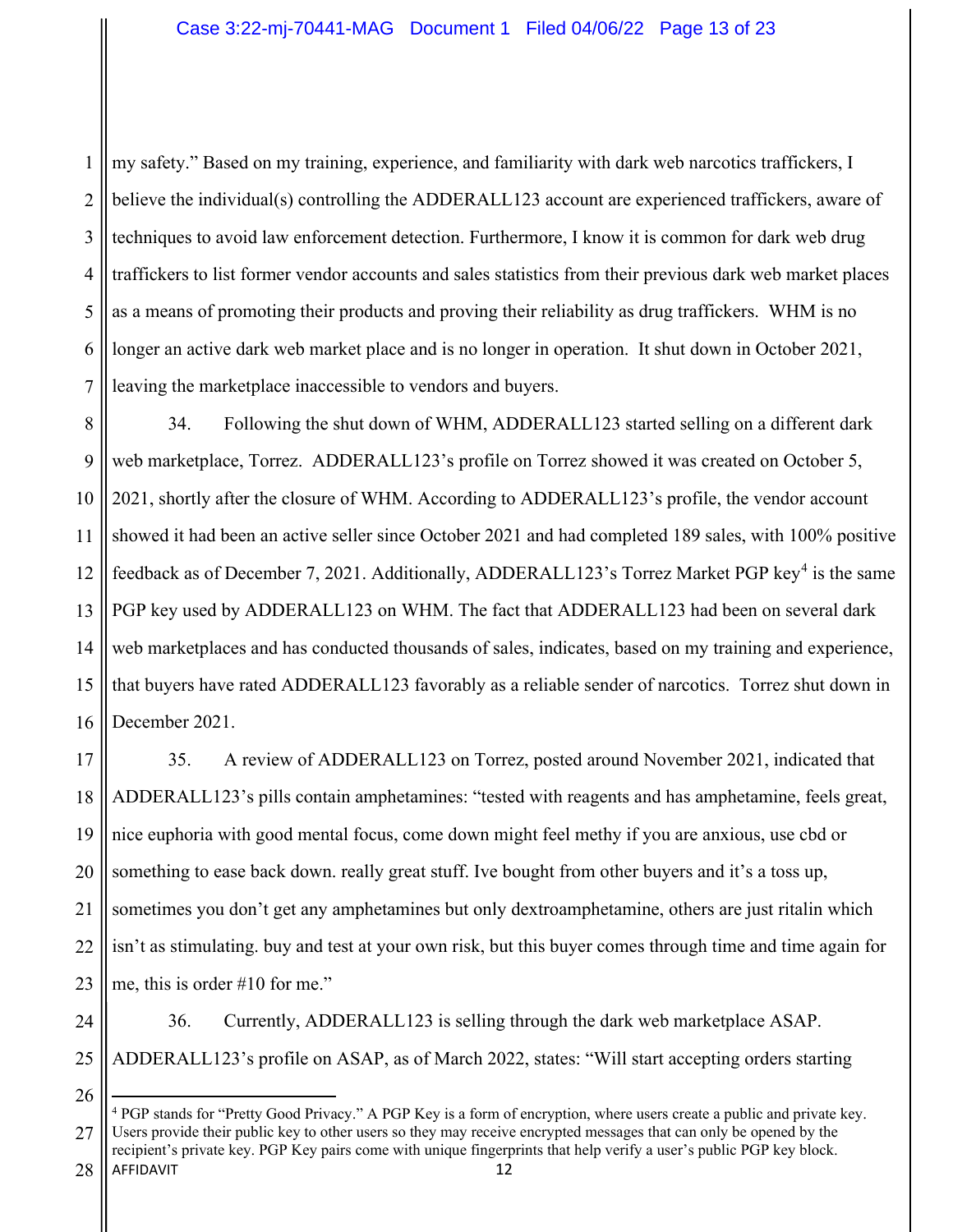1 2 3 4 5 March 1<sup>st</sup>." As of March 27, 2022, ADDERALL123 is offering 30 milligram Adderall pills for sale in quantities of 30, 50, and 100 pills, and has conducted 15 sales with 7 positive reviews. In a review from an ADDERALL123 customer who purchased an order of "100x Adderall 30mg" on March 26, 2022, the customer wrote: "From another market as well, always solid reputable vendor. if you haven't ordered yet, get it before its gone! Great, reliable, consistent vendor."

6 7 8 9 10 11 12 13 14 15 16 17 18 19 37. Agents have also observed feedback for ADDERALL123 on the dark web service "Dread,"<sup>5</sup> accessed via the Tor Network. In April 2021 and March 2022, a search of Dread for ADDERALL123 showed posts mentioning users trying and/or testing some of ADDERALL123's product. One post, dated December 18, 2020, stated "adderall123 on WHM, also on DarkMarket (there they might be aderall12345, can't remember), bought from them 3 times, each time positive for meth." Another post, dated November 9, 2020, stated "Adderall123 has the best cheap copys ive had. Tested positive for amph." Due to my training and experience, I interpreted this comment as the poster stating that ADDERALL123 had the "best" counterfeit Adderall pills, which the poster claimed had tested positive for amphetamines (aka "amph"). Another post from a different user, which an agent observed on February 7, 2021, stated, "I have a testing kit… and the second batch tested positive for meth." I know from my training and experience that Adderall sold on the dark web is often sold pressed with other drugs such as methamphetamine. The review comments provided for ADDERALL123, such as those described above, led me to believe that ADDERALL123 was supplying methamphetaminepressed Adderall to customers.

20 21 22 38. Agents have conducted a number of undercover purchases ("UC Purchases") of drugs from ADDERALL123, as well as interdicted suspected ADDERALL123 parcels at post offices ("Parcel Intercepts"), since the investigation commenced in 2021.

- 23
- 
- 24

25

26

**B. Andrew TAN and the ADDERALL123 DTO**

# *Undercover Purchase #4 (September 2021) and Identification of Andrew TAN*

39. On September 29, 2021, I conducted an undercover purchase (UC Purchase #4) of 200

AFFIDAVIT 13 27  $<sup>5</sup>$  Dread is a forum similar to the Clearnet website reddit.com. Users can talk about and respond to various topics of</sup> conversation.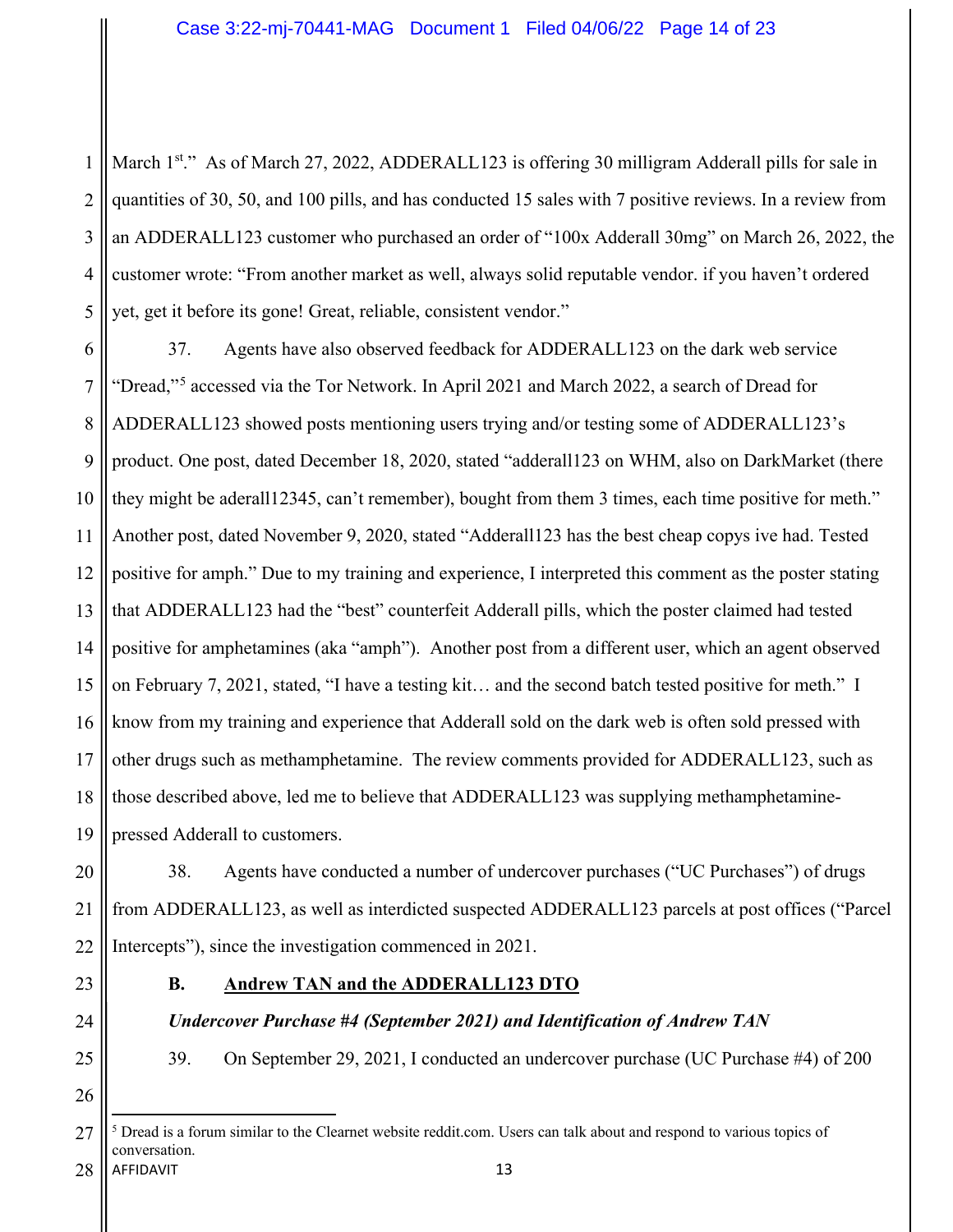1 2 3 Adderall pills from ADDERALL123 on WHM using Monero. Agents had the UC Purchase order sent to an undercover address controlled by USPIS San Francisco Division. The UC Purchase #4 was made in the name of "Arlo Krauser", with a requested shipping address in Elverta, CA.

4 5 6 7 8 9 10 11 12 40. According to Postal records, one suspected ADDERALL123 mailing occurred on September 17, 2021 at the Westlake Post Office, 199 Southgate Ave, Daly City, CA 94015. The September 17 West Lake Post Office mailing had been identified as part of a set of mailings flagged by a USPIS General Analyst (GA) as suspected ADDERALL123 mailings. The packages in these mailings were identified based on similarities they shared with previous suspected ADDERALL123 mailings and prior undercover purchases from ADDERALL123. These similarities included over-the-counter mailing transactions of large volumes of Priority Mail Flat Rate envelopes, mailed out of 940 and 941 zip codes, mailed to addresses all over the U.S., with handwritten labels (often with fake names or fake return addresses), and postage paid for in cash.

13 14 15 16 17 18 19 20 21 41. On September 29, 2021, agents reviewed post office surveillance footage of the September 17, 2021 suspected ADDERALL123 mailing at the Westlake Post Office and observed an Asian male with glasses (later identified as Andrew TAN) park a white Subaru SUV across the street from the post office, exit the vehicle, and walk towards the post office with envelopes in hand. Surveillance footage showed this male holding a large stack of Priority Mail Flat Rate Envelopes in his hand and mailing the envelopes via an over-the-counter retail transaction. He was wearing glasses, a black face mask and grey zip hoodie. Further review of the surveillance footage showed the male leave the post office and cross the street to enter a white Subaru SUV with honeycomb shaped rims after completing the mailing transaction.

AFFIDAVIT 14 22 23 24 25 26 27 28 42. On September 30, 2021, agents set up surveillance at multiple post offices in South San Francisco, Daly City, San Bruno, and San Francisco. At approximately 12:10 PM, a Postal Inspector observed a male (identified as Andrew TAN as further discussed below) conducting an over the counter transaction at the Daly City Main Post Office, located at 1100 Sullivan Ave, Daly City, CA. The Postal Inspector walked out to the parking lot of the Daly City Post Office while Andrew TAN was mailing his parcels and located a white Subaru SUV with honeycomb shaped rims. The Postal Inspector observed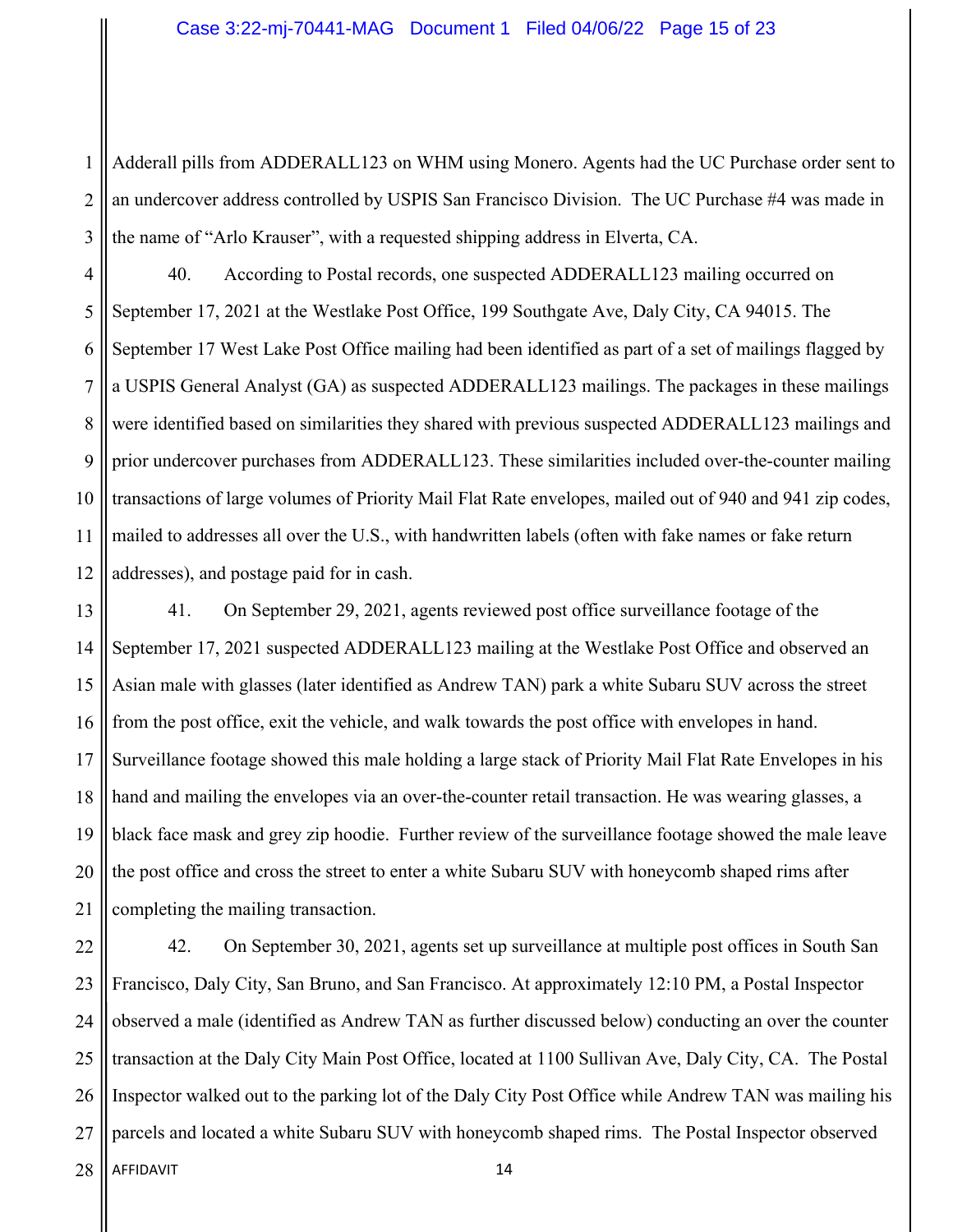1 2 3 4 5 6 7 8 9 10 the male walk from the post office lobby to the white Subaru SUV in the parking lot. The male was wearing glasses, a black face mask, a grey long sleeve shirt, and dark pants. He looked similar in appearance to the mailer of the September 17, 2021 parcels, particularly with respect to his build, height, and glasses. The Postal Inspector observed the individual enter the white Subaru SUV and drive away. The Postal Inspector took a photo of the license plate, which was 7FDD305. The white Subaru SUV (license plate 7FDD305) resembled the white Subaru SUV observed in surveillance footage from the September 17, 2021 mailing, described above. According to CA DMV records, license plate 7FDD305 is registered to Andrew TAN or Gordon Tan, with a registered address of 316 Williams Avenue, San Francisco, CA (the suspected residence of Andrew TAN's parents). The Postal Inspector then went back into the post office and recovered the parcels the individual had mailed.

11 12 13 14 15 16 17 18 19 20 43. A review of the parcels mailed at the Daly City Main Post Office showed the individual had mailed a total of nine Priority Mail Flat Rate Envelopes, all paid with cash, and all with handwritten return address information of "Jimmy Leung, 191 Whittier St, Daly City, CA 94014." Looking at the nine parcels, agents noticed one of the parcels was addressed to the USPIS undercover recipient name and address provided for UC Purchase #4. Based on the DMV photo on record for Andrew TAN, DMV registration records for the white Subaru SUV with license plate 7FDD305, in-person observations of Andrew TAN during surveillance, a photo of Andrew TAN and his family from his iCloud account, pole camera surveillance footage of Andrew TAN at 1127 Cayuga Avenue, San Francisco, CA (Andrew TAN's suspected residence)**,** and surveillance video for suspected ADDERALL123 mailings described above, I believe the mailer of UC Purchase #4 to be Andrew TAN.

AFFIDAVIT 15 21 22 23 24 25 26 27 28 44. On September 30, 2021, agents opened UC Purchase #4 and confirmed the parcel contained approximately 207 orange, circular pills pressed with "dp" and "30." The pills were contained within two sealed black mylar pouches stapled to white paper that was enclosed within the parcel. The pills and black mylar pouches recovered from UC Purchase #4, mailed from Daly City, were consistent with the pills and black mylar pouches recovered from previous ADDERALL123 UC Purchases made by agents and parcel interdictions. The pills were tested using a MX908 Mass Spectrometer device, which returned presumptive positive results for methamphetamine. The pills were tested by a lab, which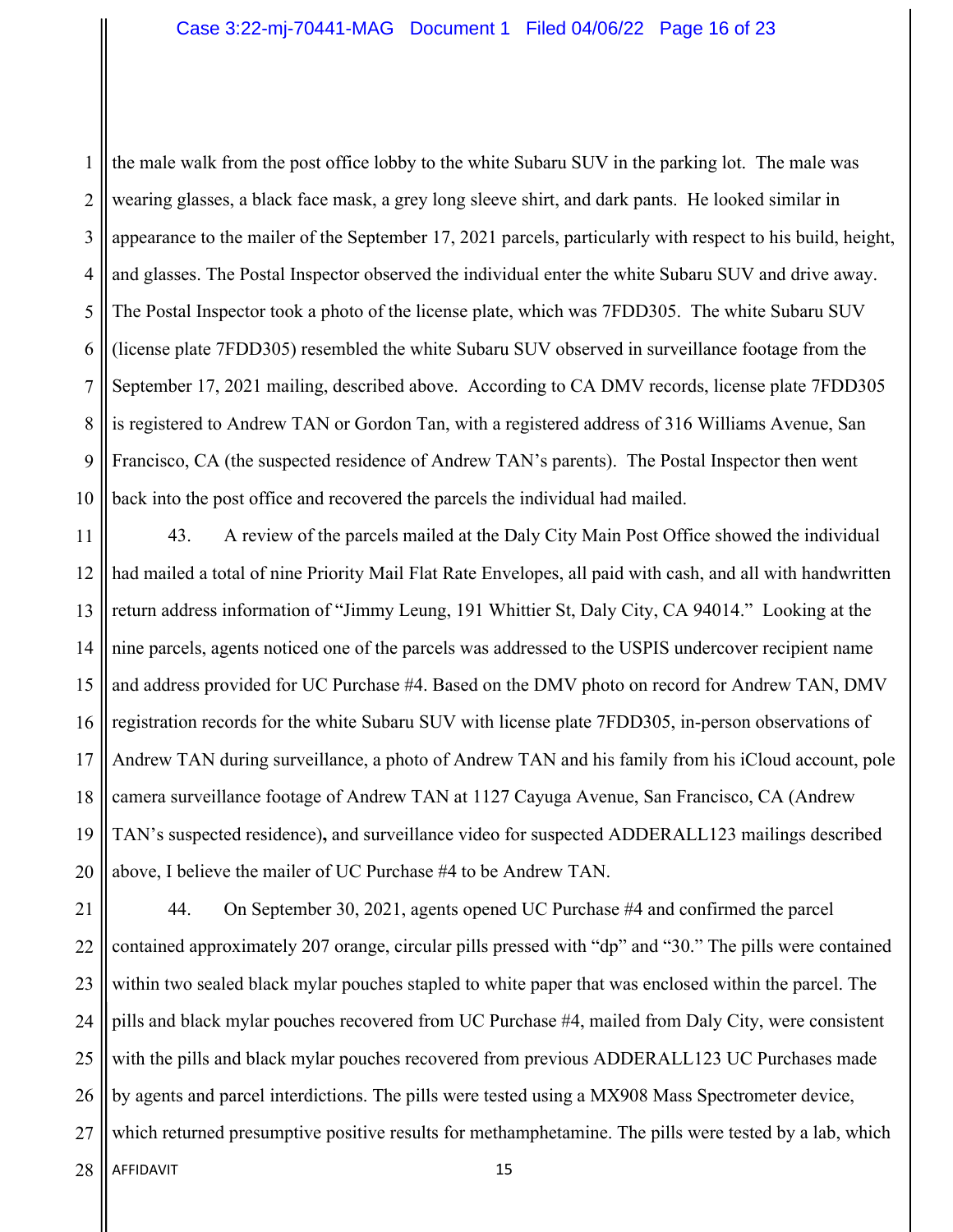1 2 confirmed the presence of methamphetamine, a net weight of 73 grams and pure methamphetamine weight of 4.3 grams.

#### *Parcel Intercept #2 (September 2021)*

4 5 6 7 45. On September 30, 2021, agents took custody of the other eight Priority Mail Flat Rate Envelopes parcels mailed out with UC Purchase #4. Agents subsequently presented the other eight parcels to a narcotics detection canine. The canine alerted to the parcels and agents held one of the parcels (hereinafter Parcel Intercept #2) for further investigation.

8 9 10 46. On October 5, 2021, USPIS Inspector Kyle Quigley obtained federal search warrant 3- 21-mj-71567 TSH, for Parcel Intercept #2, signed by the Honorable Magistrate Judge Thomas Hixson. The parcel is described as follows:

11 USPS Priority Mail Flat Rate Envelope

12 Return Address: Jimmy Leung 191 Whittier St Daly City, CA 94014

Addressee: Mr. Alton Absher 3974 Hoddington Court Winston Salem, NC 27106

USPS Tracking Number: 9505 5131 8512 1273 5583 76

15 16 17 18 19 20 47. On October 5, 2021, agents opened Parcel Intercept #2 which contained sheets of blank, white paper with a sealed, black mylar pouch stapled to the paper. The black mylar pouch contained approximately 104 circular orange pills pressed with "30" and "dp," suspected to be counterfeit Adderall pills. A TruNarc test of the pills showed a presumptive positive result for the presence of methamphetamine. The pills were tested by a lab, which confirmed the presence of methamphetamine, a net weight of 36.515 grams and a pure methamphetamine weight of 2.556 grams.

21 22 23 24 25 48. The mylar pouches that contained the pills, all of which were contained within Parcel Intercept #2, were submitted for fingerprint testing. The test came back with a positive result, stating: "One latent print suitable for comparison was developed on one small black mylar zip lock bag. . . . One latent print from the black mylar zip lock bag was identified to the known fingerprint card of Andrew TAN, UCN: 698503VC9."

26

3

13

14

#### *Parcel Intercept #3 (October 2021)*

AFFIDAVIT 16 27 28 49. On October 25, 2021, a USPS clerk at the McLaren Post Office alerted agents that a male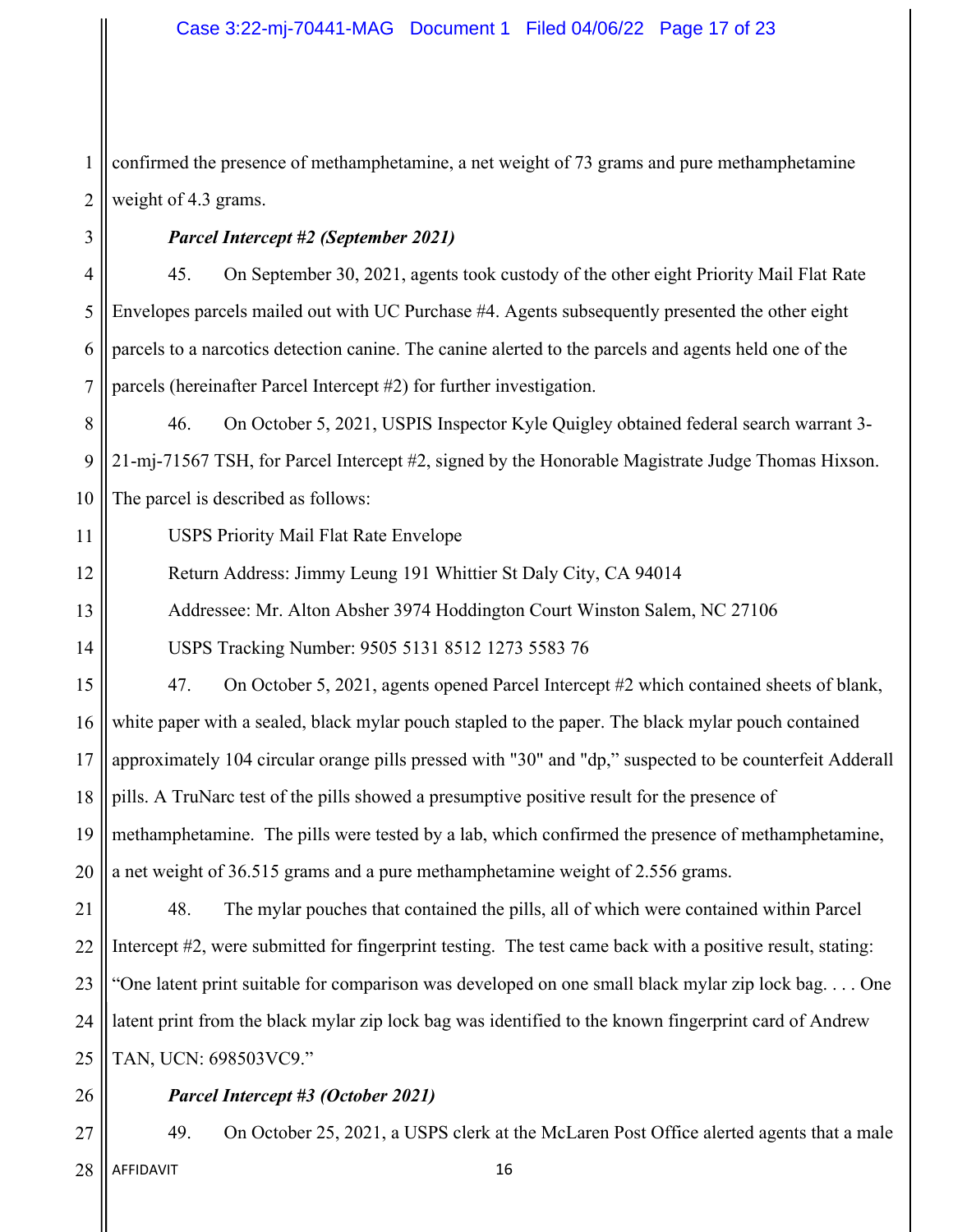1 2 3 4 5 6 7 8 9 individual had just mailed several parcels that appeared similar to parcels previously intercepted by agents at that post office on August 16, 2021 as part of this investigation. Specifically, the parcels had handwritten labels, were contained in Priority Flat Rate Envelopes, numerous packages were mailed at one time, and the sender paid in cash at the retail counter. Agents had previously asked this employee to notify them if any additional parcels were mailed out of the McLaren Post Office that were similar to the previously intercepted parcels, one of which had been opened pursuant to a federal search warrant (3-21 mj-71317 JCS) and found to contain Adderall pills that tested presumptive positive for methamphetamine. I responded to the McLaren Post Office, looked over the parcels, and reviewed surveillance footage of the mailing.

10 11 12 13 14 15 16 17 18 19 20 21 22 50. The video surveillance footage showed an Asian male wearing glasses, no mask, a blue long sleeve shirt, dark pants, and black shoes with white soles, whose appearance was similar to the individual that mailed UC Purchase #4, mailing the parcels. I identified the individual as Andrew TAN based on my familiarity with his appearance from reviewing his driver's license photo, observations of him entering and exiting a vehicle registered to him and his address, and pole camera footage from outside his suspected residence. Andrew TAN mailed seven Priority Mail Flat Rate Envelopes parcels on October 25, 2021. Each parcel was packaged in Priority Mail flat rate envelopes, each had been paid for during an over-the-counter transaction with cash, and each had handwritten return and addressee information. These characteristics were consistent with previous parcels that had been intercepted and purchased in an undercover capacity throughout the investigation into ADDERALL123. All of the parcels mailed on October 25, 2021, had a handwritten return address of "Jimmy Leung, 191 Whittier St. Daly City, CA 94014." This return address matched the return address of UC Purchase #4 from ADDERALL123, conducted by agents on September 29, 2021.

AFFIDAVIT 17 23 24 25 26 27 28 51. On October 26, 2021, agents took custody of the seven parcels mailed by Andrew TAN from the McLaren Post Office on October 25, 2021. Agents obtained a search warrant to search one of the packages. *See* 3:21-MJ-71715 TSH. The package was addressed to "JBL Solutions, 2768 Salmon St, Philadelphia, PA 19134." On November 1, 2021, agents opened the package pursuant to the search warrant and found it to contain a black mylar pouch stapled to the paper containing approximately 105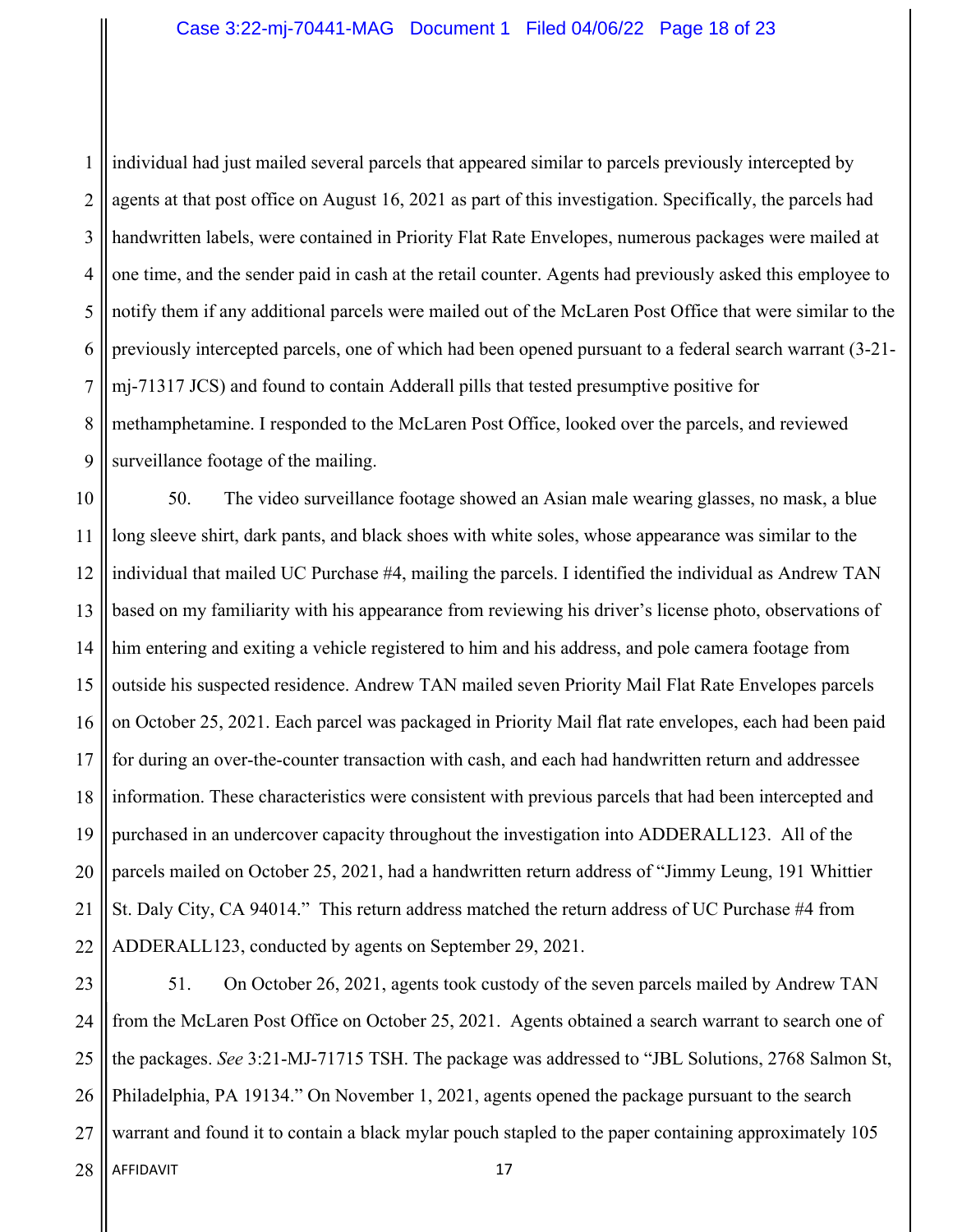1 2 3 4 circular orange pills pressed with "dp" and "30," which matched the appearance of other counterfeit Adderall pills ordered from ADDERALL123 and seized in this investigation. A TruNarc test of the pills showed a presumptive positive result of methamphetamine. Lab results confirmed the presence of methamphetamine, a net weight of 37.173 grams and a pure methamphetamine weight of 2.23 grams.

5

# *Andrew TAN's iCloud Account*

6 7 8 9 10 11 12 13 14 52. Agents obtained iCloud account records for Andrew TAN. According to records received from Apple, this iCloud account is associated with telephone number 415-728-8303, which agents believe to be a phone number used by Andrew TAN. Customer subscriber records from AT&T, show telephone number 415-728-8303 is subscribed to Andrew TAN at his suspected residence, 1127 Cayuga Avenue, San Francisco,  $CA<sup>6</sup>$  The Apple ID for the iCloud account is andrewtan@sbcglobal.net. The account is a full iCloud account and is in "Active" status. Furthermore, the iCloud account records contain indicia substantiating that the account belongs to Andrew TAN, such as pictures of records bearing his name and a picture of an Emergency Medical Technician ID card bearing his name.

15 16 17 18 19 20 21 22 23 24 53. In reviewing Andrew TAN's Apple iCloud account photo logs, agents observed a video, dated June 16, 2020, which shows Tony TAN sitting in an indoor location, taking orange circular pills from a large clear zip lock bag and sliding the pills onto a white piece of paper. The pills in the video match the appearance of the counterfeit Adderall pills pressed with methamphetamine that agents have purchased and seized throughout this investigation, including those contained within UC Purchase #4 and Parcel Intercept #2. GPS location data for this video is 37.730100N, 122.399500W, which shows to be on the street outside of 316 Williams Avenue, the suspected residence of Andrew TAN and Tony TAN's parents. I know the individual handling the pills in the video to be Tony TAN because his appearance matches that of Tony TAN in his DMV photo, a family photo of Tony TAN found on Andrew TAN's iCloud account, bank photos and video of Tony TAN making cash deposits into his

<sup>26</sup> 27 <sup>6</sup> This account holder for the AT&T phone account is Nelson Castro at 1127 Cayuga Avenue, San Francisco, CA; however the phone number 415-728-8303 itself is subscribed to Andrew TAN. Agents believe that Andrew TAN resides at 1127 Cayuga Avenue based on, among other things, an Amazon account in his name listing this address as a billing and shipping

AFFIDAVIT 18 address and surveillance of him exiting and entering this residence.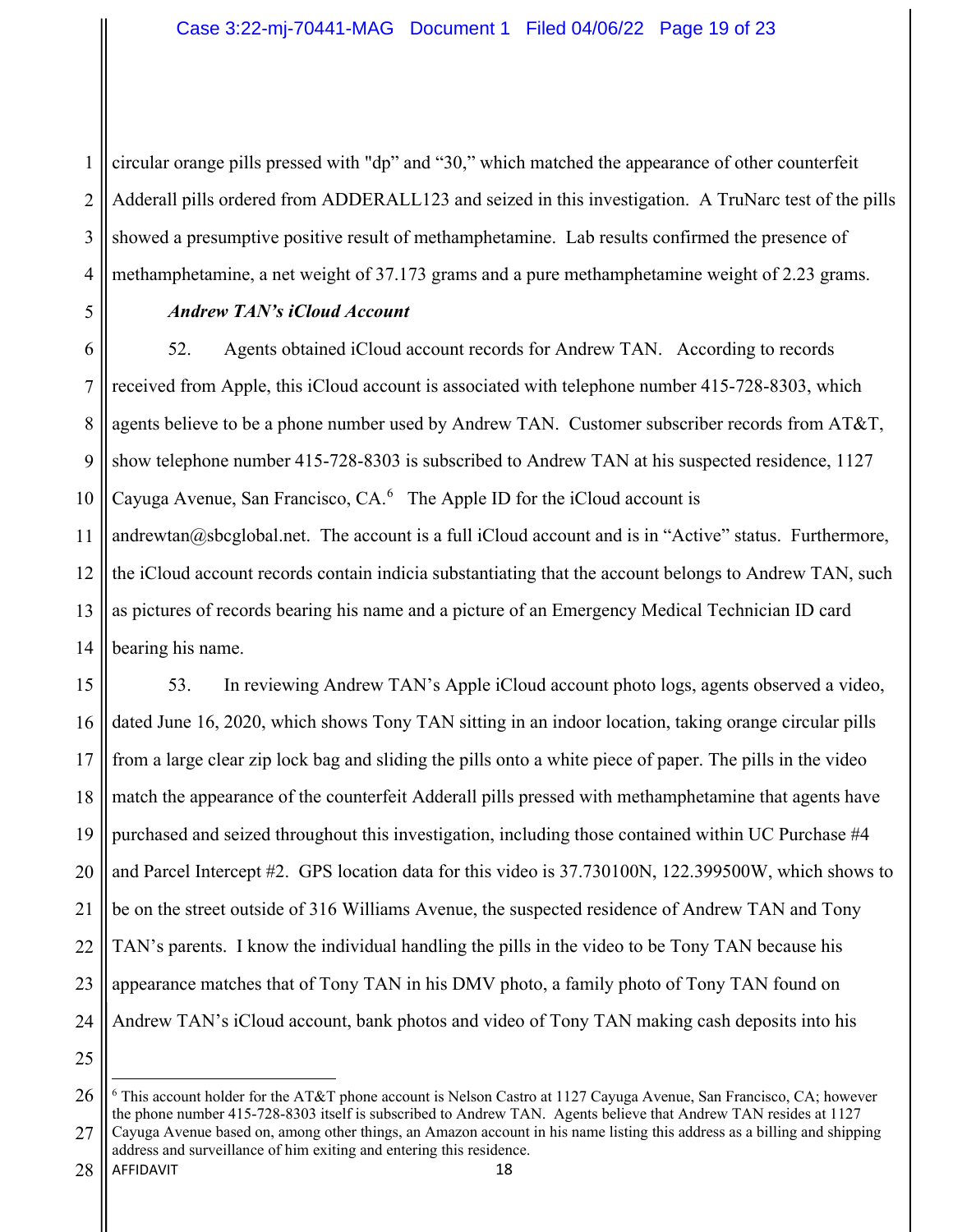1 2 bank account, and Tony TAN as observed on surveillance and pole camera footage during this investigation.

3 4 5 6 7 8 54. In addition, Andrew TAN's Apple iCloud account has a least two photographs, dated March 30, 2021, which are screenshots of the Apple Notes application. The screenshots show names, addresses, and what appears to be quantities associated with each name and address (e.g.  $30x$ ,  $50x$ , 100x). Notably, the denominations (e.g. 30x, 50x, 100x) are the same denominations in which Adderall123 sells its pills; however, agents have not yet been able to confirm that these names and addresses represent Adderall123 orders/shipments.

9 10 11 12 13 14 15 16 17 55. Additionally, Andrew TAN's iCloud account has a screenshot, dated March 4, 2021, of an Amazon checkout cart showing 3 orders of "200 Pack Mylar Bags – 4x6 Inch Resealable Smell Proof Bags Foi…" and 3 orders of "100 Pack Smell Proof Bags – 3x4 Inch Resealable Mylar Bags Foi…" Furthermore, Tony TAN's Amazon account, on January 3, 2021, placed an order for "100 Pack Smell Proof Bags - 3 x 4 Inch Resealable Mylar Bags Foil Pouch Bag Flat Bag Matte Black" and had them shipped to Andrew TAN at 316 Williams Avenue. The Amazon account email associated with this purchase was tonytan415@yahoo.com, and the credit card used was in Tony TAN's name, with an associated billing address of 316 Williams Avenue**.** Finally, Andrew TAN's iCloud also a photo of what appears to be two stacks of black mylar bags laid out on a black table, dated November 8, 2020.

18 19 20 21 22 23 24 25 26 27 56. The black mylar bags purchased by Tony TAN's Amazon account and sent to Andrew TAN, and the black mylar bags observed in Andrew TAN's iCloud account mentioned above are similar to all of the black mylar pouches used to contain counterfeit Adderall pills pressed with methamphetamine acquired during the undercover purchases and parcel intercepts to date. A search for "100 Pack Smell Proof Bags - 3 x 4 Inch Resealable Mylar Bags Foil Pouch Bag Flat Bag Matte Black" and "100 Pack Mylar Bags - 4 x 6 Inch Resealable Smell Proof Bags Foil Pouch Bag Flat Bag Matte Black," on Amazon.com showed images for small, black mylar bags that appear to be identical to the packaging used to conceal the counterfeit Adderall in each undercover ADDERALL123 purchase and parcel intercept to date. I know, based on my training and experience, that dark web drug traffickers often package narcotics in smell proof packaging to conceal their whereabouts from mail service

AFFIDAVIT 19 28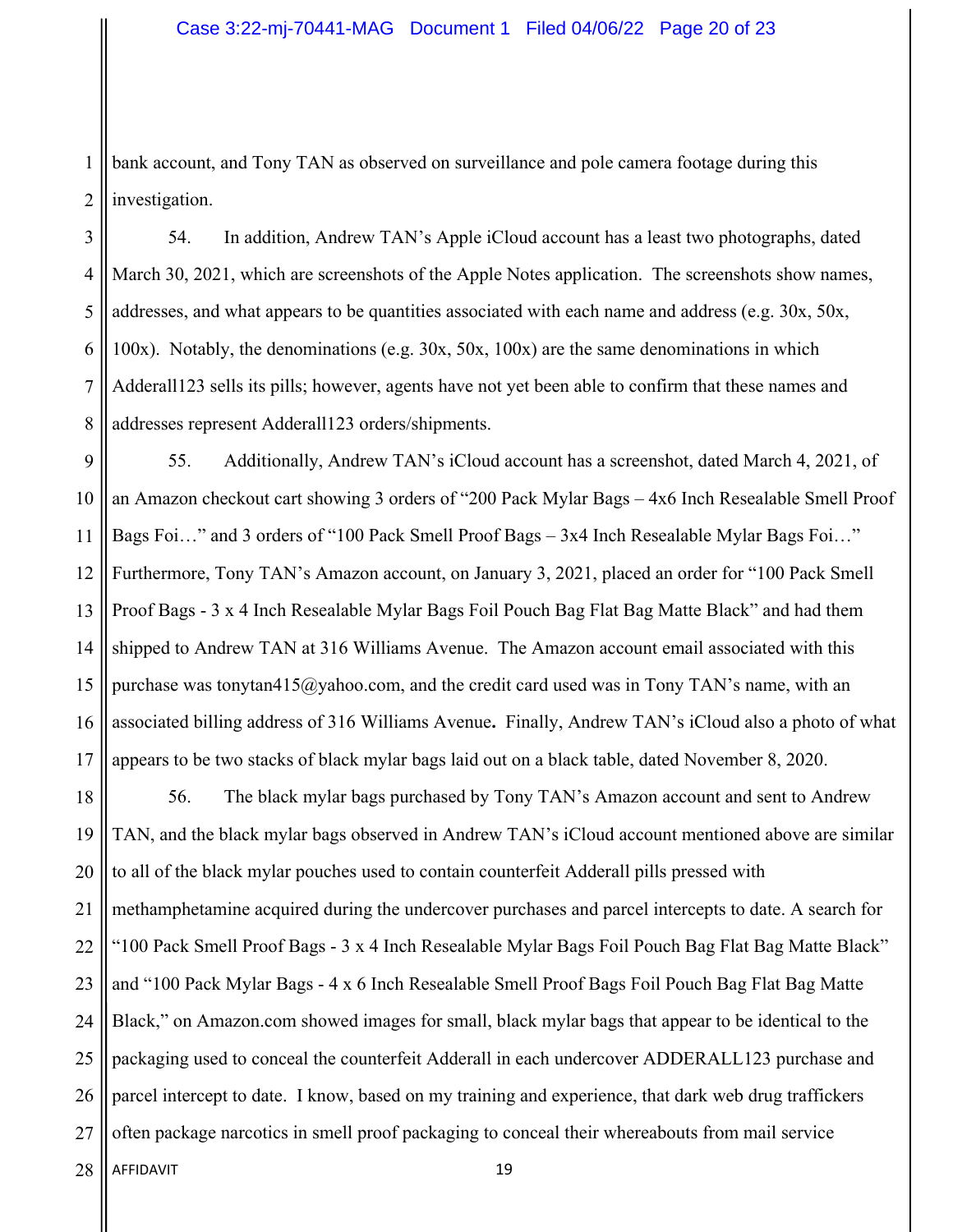1 providers or law enforcement.

2 3 4 5 6 7 8 57. Agents obtained a record of iMessages (the iPhone version of text messages) as part of the records returned by Apple pertaining to Andrew TAN's iCloud account. Among these messages, are messages between the iCloud account holder (Andrew TAN) and phone number (415) 244-8364, which agents believe to be used by Andrew TAN's girlfriend based on the context and content of the messages and phone subscriber records for this number. A number of these messages indicate that Andrew TAN has knowledge of federal controlled substances, including particularly Adderall, and suggest that Andrew TAN has been involved in distributing controlled substances. Some examples are listed below:

a) A message dated June 14, 2017 from the iCloud account holder (Andrew TAN) to (415) 244-8364 states: "Pop a adderall. I'll figure it out." (415) 244-8364 responds with a message that same day that states: "Drugs will help you figure it out?" iCloud account holder (Andrew TAN) then writes back to (415) 244-8364 stating: "Yup. Help me focus."

b) A message dated July 24, 2017 from (415) 244-8364 to the iCloud account states: "I am trying to be open minded at least about weed. You smoking with my brother multiple times. That time where you were so high you couldn't drive after you smoked with Matt. You smoking with Nathan. I even smoked with you. Eating them with you. But at least you were upfront with me. You said it would only be with me, but you don't follow through with anything that you say. I didn't like it but I tolerated you having this job. We are waiting for you to pick up your career and you claim it got fcked bc of this job. Now you're moving onto pills. the first time you told me about the pills I said to get rid of them. You didn't and I let it go. You offered them to me and at one point I even considered it despite my values bc I should be more open minded and at least give it a try. But that's against what I believe in and yet you still suggest them to me every now and then. You're offering them to my brother and now you want to sell this shit?! That's too much for me to try to understand."

c) A message dated July 24, 2017 from the iCloud account holder (Andrew TAN) to (415) 244-8364 states: "As for selling them, people can get them even not from me. I just thought your brother can sell some for me to his friends." (415) 244-8364 responds with a message that same

9

10

11

12

13

14

15

16

17

18

19

20

21

22

23

24

25

26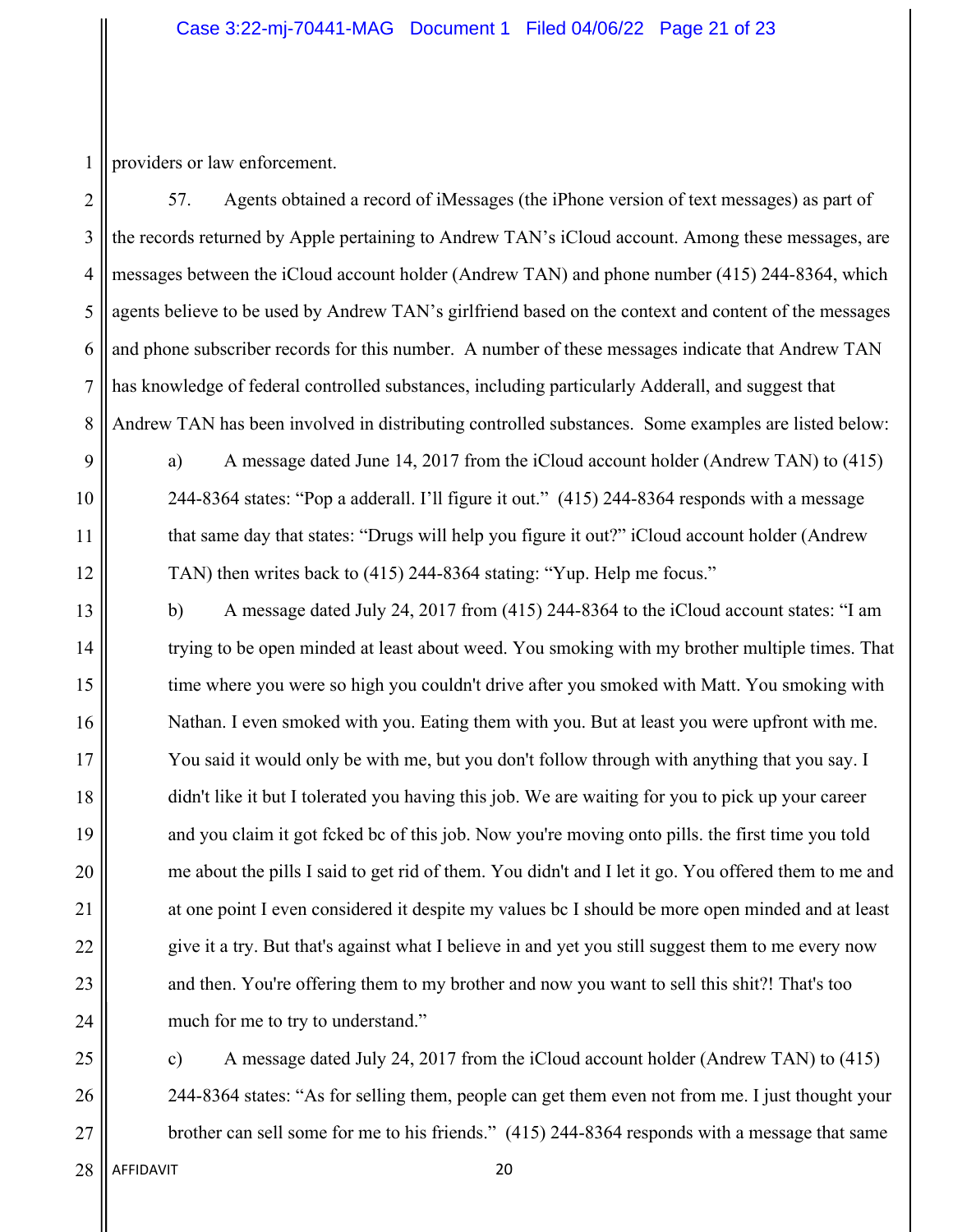#### Case 3:22-mj-70441-MAG Document 1 Filed 04/06/22 Page 22 of 23

day that states: "You are not going to be the supplier while he sells the fucking pills."

d) A message dated July 24, 2017 from (415) 244-8364 to the iCloud account states: "None of them supply ppl with drugs." The iCloud account holder (Andrew TAN) responds back with six messages to (415) 244-8364 stating: "I don't supply. It's like Matt supplies me. Its like Natalie buys them. And shares with your brother. She's not supplying. It's called sharing what we hav."

e) Two messages dated July 24, 2017 from the iCloud account holder (Andrew TAN) to (415) 244-8364 state: "THE ADDERALL" and "IS FOR ME."

f) Two messages dated October 24, 2017 from the iCloud account holder (Andrew TAN) to (415) 244-8364 state: "Unless you buying drugs from me" and "Don't get my number."

g) A message dated November 30, 2017 from the iCloud account holder (Andrew TAN) to (415) 244-8364 states: "The ones in your drawer were the last adderalls."

h) Three messages dated January 18, 2018 from the iCloud account holder (Andrew TAN) to (415) 244-8364 state: "Last year I had a white boy buddy who looks like Paul Walker," "He bought xans" and "From me." Based on my training and experience I know "xans" is a common slang term for the pharmaceutical drug Xanax.

i) A message dated February 5, 2018 from the iCloud account holder (Andrew TAN) to (415) 244-8364 states: "I'm gonna take a adderall and study until my module."

j) A message dated February 6, 2018 from the iCloud account holder (Andrew TAN) to (415) 244-8364 states: "On adderall."

k) A message dated February 13, 2018 from the iCloud account holder (Andrew TAN) to (415) 244-8364 states: "I CANT FOCUS I DIDN'T TAKE ADDERALL."

l) Two messages dated June 1, 2018 from the iCloud account holder (Andrew TAN) to (415) 244-8364 state: "No adderall" and "Dangerous drug."

1

2

3

AFFIDAVIT 21 28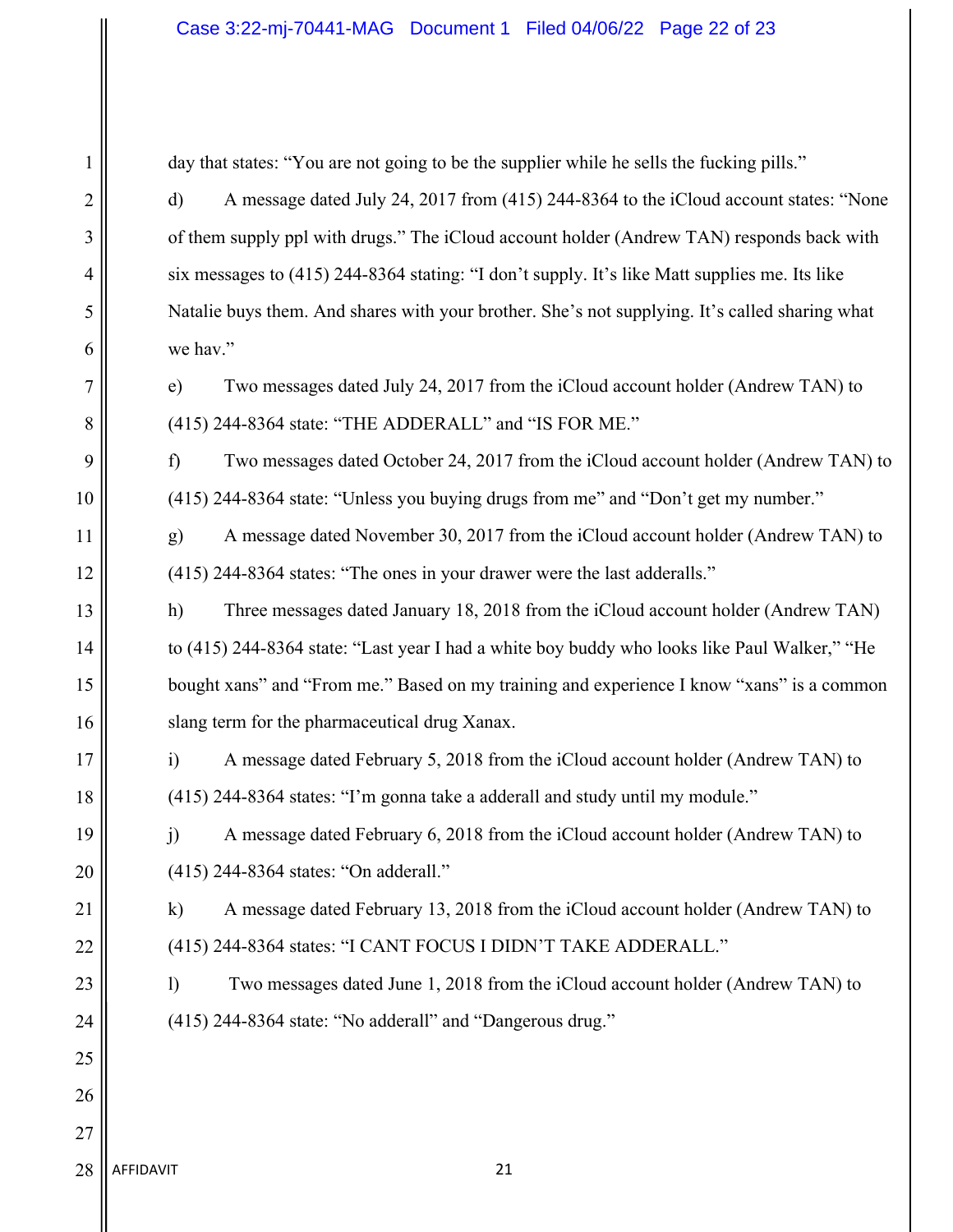| <b>CONCLUSION</b> |
|-------------------|
|-------------------|

| $\mathbf{1}$   | <b>CONCLUSION</b>                                                                                       |  |  |  |  |
|----------------|---------------------------------------------------------------------------------------------------------|--|--|--|--|
| $\overline{c}$ | 58.<br>Based upon the information set forth in this Affidavit, I respectfully submit that there is      |  |  |  |  |
| 3              | probable cause to believe that on September 30, 2021, in the Northern District of California, ANDREW    |  |  |  |  |
| 4              | TAN committed a violation of federal law in that he possessed with intent to distribute 5 grams or more |  |  |  |  |
| 5              | of methamphetamine and 50 grams or more of a mixture or substance containing a detectable amount of     |  |  |  |  |
| 6              | methamphetamine, in violation of 21 U.S.C. §§ 841(a)(1) and 841(b)(1)(B). Accordingly, I respectfully   |  |  |  |  |
| $\overline{7}$ | request that a complaint and a warrant for the arrest of ANDREW TAN be issued.                          |  |  |  |  |
| 8              | I declare under penalty of perjury that the above is true and correct to the best of my knowledge       |  |  |  |  |
| 9              | and belief.                                                                                             |  |  |  |  |
| 10             |                                                                                                         |  |  |  |  |
| 11             |                                                                                                         |  |  |  |  |
| 12             | /s/<br><b>COLIN HART</b>                                                                                |  |  |  |  |
| 13             | Special Agent<br>Drug Enforcement Administration                                                        |  |  |  |  |
| 14             |                                                                                                         |  |  |  |  |
| 15             | Sworn to before me over the telephone and signed by me pursuant to Fed. R. Crim. P 4.1 and 4(d) on      |  |  |  |  |
| 16             | this 5th day of April 2022.                                                                             |  |  |  |  |
| 17             |                                                                                                         |  |  |  |  |
| 18             |                                                                                                         |  |  |  |  |
| 19             | HON. THOMAS S. HIXSON                                                                                   |  |  |  |  |
| 20             | UNITED STATES MAGISTRATE JUDGE                                                                          |  |  |  |  |
| 21             |                                                                                                         |  |  |  |  |
| 22             |                                                                                                         |  |  |  |  |
| 23             |                                                                                                         |  |  |  |  |
| 24             |                                                                                                         |  |  |  |  |
| 25             |                                                                                                         |  |  |  |  |
| 26             |                                                                                                         |  |  |  |  |
| 27             |                                                                                                         |  |  |  |  |
| 28             | AFFIDAVIT<br>22                                                                                         |  |  |  |  |